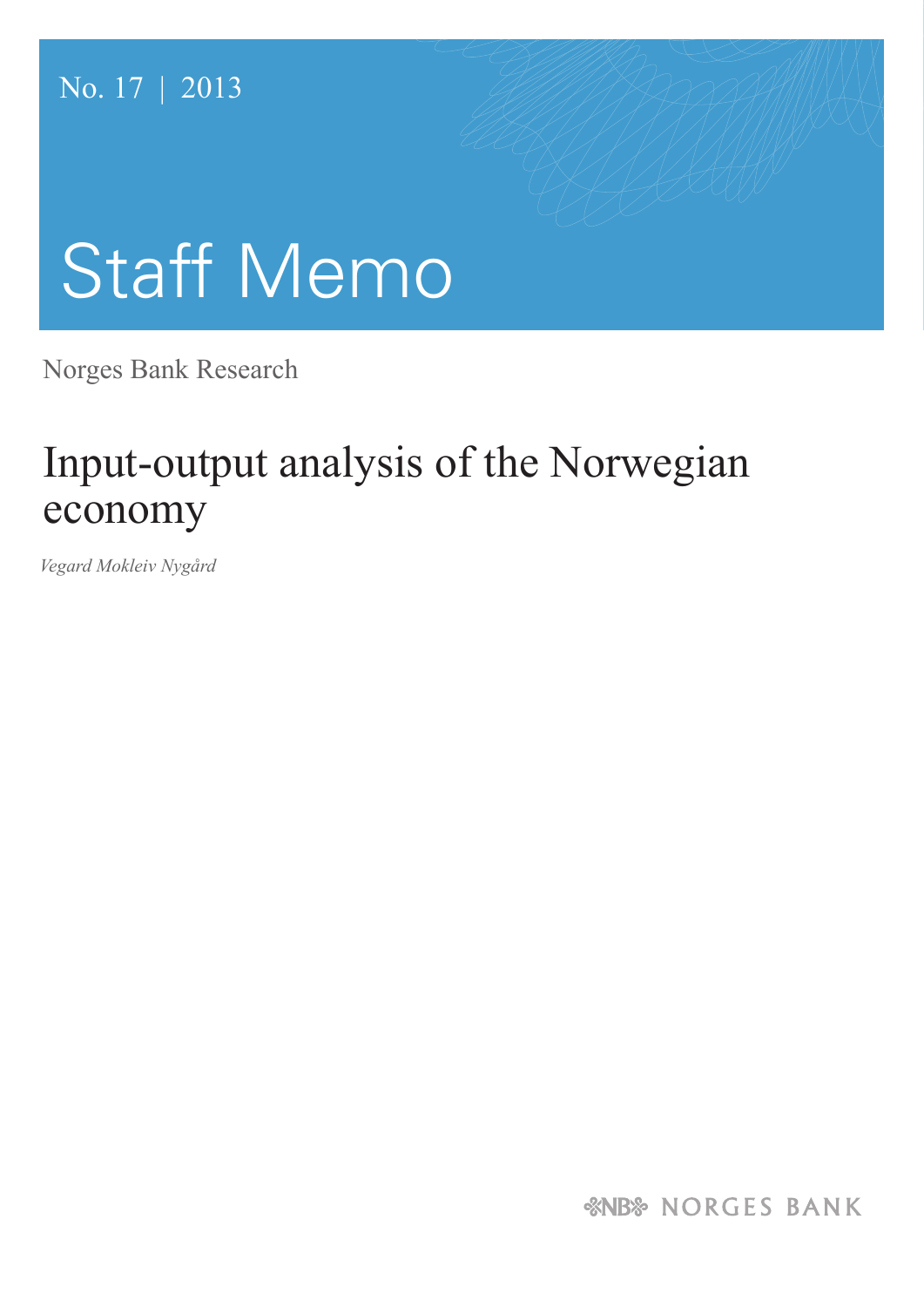Staff Memos present reports and documentation written by staff members and affiliates of Norges Bank, the central bank of Norway. Views and conclusions expressed in Staff Memos should not be taken to represent the views of Norges Bank.

#### © 2013 Norges Bank

The text may be quoted or referred to, provided that due acknowledgement is given to source.

Staff Memo inneholder utredninger og dokumentasjon skrevet av Norges Banks ansatte og andre forfattere tilknyttet Norges Bank. Synspunkter og konklusjoner i arbeidene er ikke nødvendigvis representative for Norges Banks.

© 2013 Norges Bank Det kan siteres fra eller henvises til dette arbeid, gitt at forfatter og Norges Bank oppgis som kilde.

#### **ISSN 1504-2596 (online only)**

**ISBN 978-82-7553-775-9 (online only)**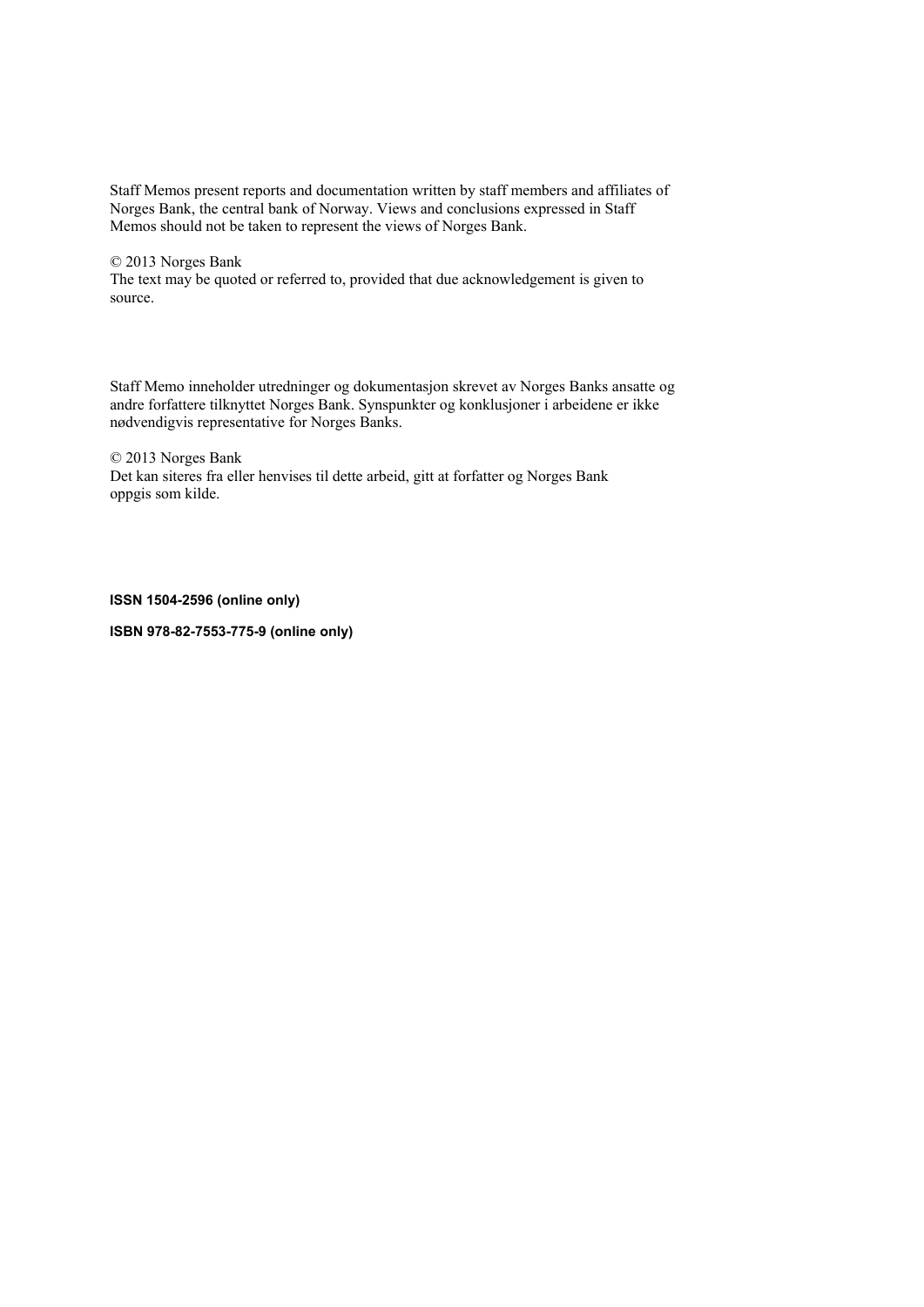# Input-Output Analysis of the Norwegian Economy

Vegard Mokleiv Nygård<sup>\*</sup>

Norges Bank Research

August 23, 2013

#### Abstract

International trade in intermediate inputs has been identified as a potentially powerful transmission channel for the propagation of foreign shocks to the domestic economy. Moreover, this channel has been found to be amplified through input-output linkages domestically. This note addresses the importance of these channels for the Norwegian economy. First, I study the extent to which foreign intermediates are used as inputs in the domestic sectors. The data show that almost 80 percent of Norwegian industries engage in international trade in intermediates and that foreign intermediates account for a larger share of total intermediate inputs in tradable than in non-tradable sectors. Second, I examine the extent of (cross-country) intersectoral dependence in a panel composed of five sectors. I find that the role of financial services as a source of inputs to the other industries has increased since 1992. The data also reveal marked changes in input use in the petroleum and natural gas and the financial services sectors.

Keywords: Intermediate inputs, cross-sectoral dependence, propagation of shocks.

JEL: D57, E00, F41.

# 1 Introduction

Eyquem and Kamber (2010) show that international trade in intermediate inputs introduces a potentially powerful transmission channel for the propagation of foreign shocks to the domestic economy. Bergholt and Sveen (2013) further find that

<sup>∗</sup>I am grateful to Alfonso Irarrazabal, Gisle Natvik, Francesco Furlanetto and Farooq Akram for helpful comments. The views expressed herein are those of the author and do not necessarily reflect the views of Norges Bank. Email: vegardmn@gmail.com.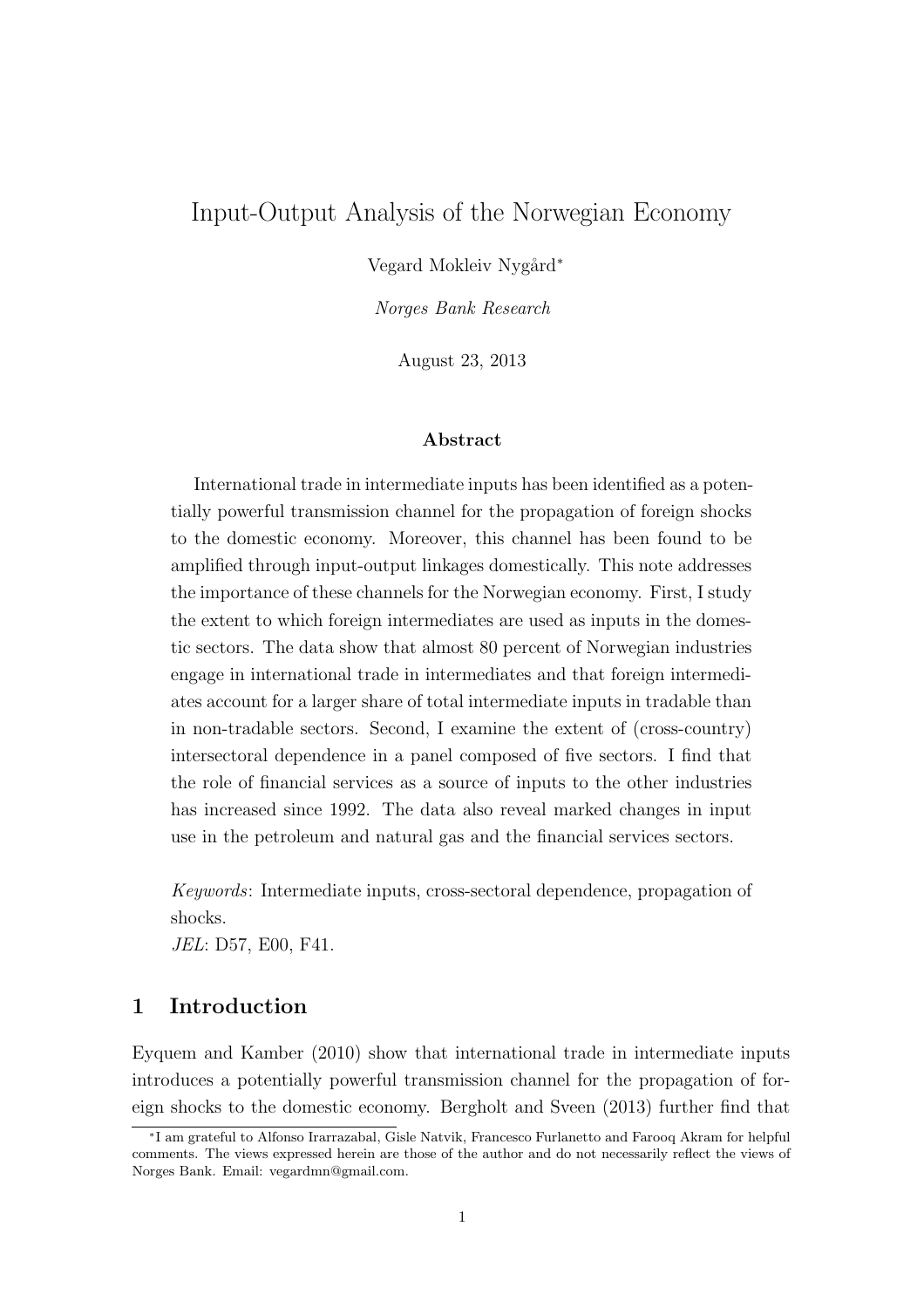this propagation mechanism is amplified through input-output linkages domestically. This memo takes advantage of 19 years of input-output statistics for more than 50 industries to study the importance of these channels for the Norwegian economy. The industries are aggregated to a five-sector economy composed of agriculture, petroleum and natural gas, manufacturing, non-financial services and financial services. Attention is additionally given to a two-sector economy composed of tradable and non-tradable industries, where the former comprise agriculture, petroleum and natural gas and manufacturing, and the latter of non-financial services and financial services.

I find evidence of heterogeneity in domestic intermediate input use across sectors. The data shows that primary industries are less dependent on own-sector output than the manufacturing and services sectors. The data further reveals sectoral heterogeneity in import intensity. I find that the sectors' ratio of imported intermediate inputs to gross output range from 2 percent for the petroleum and natural gas and the financial services sector to 29 percent for the manufacturing sector, and that the ratio of foreign to total intermediate inputs to production ranges from 14 percent for the non-tradable sector to 23 percent for the tradable sector.

I then use the input-output statistics to study the evolution of technical coefficients for the five-sector economy for the period 1992-2010. Technical coefficients represent the direct requirements of product  $x$  necessary for the production of one physical unit of product y and hence shed light on the extent of cross-sectoral dependence. The data shows that the relative use of capital, labour, domestic and imported intermediate inputs has remained fairly stable in the manufacturing and non-financial services industries. For the agricultural sector, I find that the technical coefficient with respect to manufacturing dropped from 0.37 to 0.26 between 1992 and 2010. Similarly, for the financial services sector, I find that the technical coefficient with respect to financial services increased from 0.03 to 0.14 over the same period. This implies a reduced relative dependence on intermediate inputs from the manufacturing sector for the production of agricultural products and an increased reliance on own-sector output for the production of financial services. Lastly, I show that the reduced importance of capital for the production of petroleum and natural gas, whose technical coefficient reached a maximum and minimum of 0.27 and 0.10 in 1998 and 2008, respectively, coincided with an increased reliance on financial services, non-financial services and manufacturing intermediates.

The data shows that (i) intermediates are a critical source of inputs to production in all sectors of the economy and that (ii) roughly one-fifth of total intermediate inputs is supplied from abroad. This indicates that accounting for intermediate factors to production and for international trade in intermediates may be important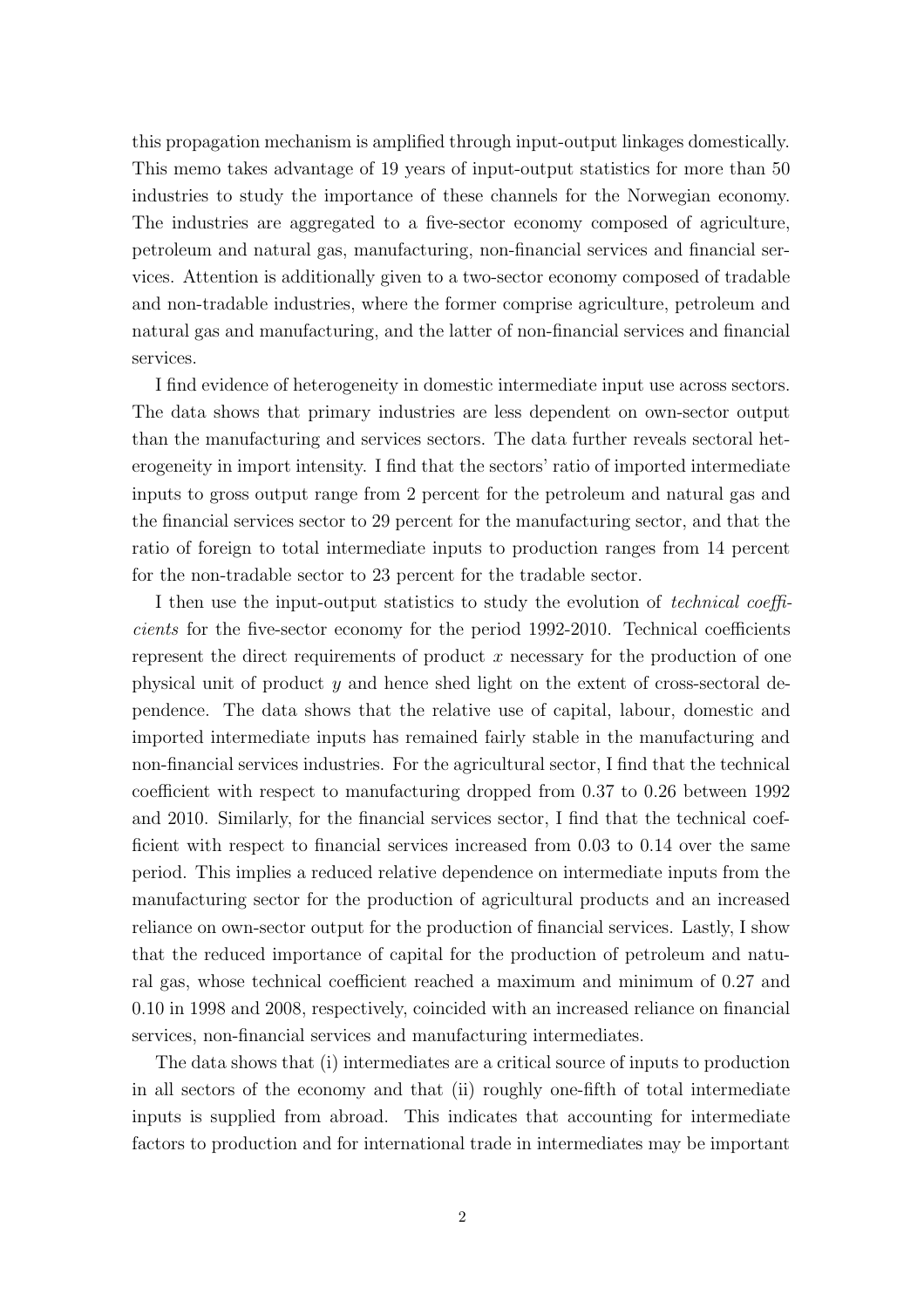for understanding the macroeconomy. A better understanding of how sectors are linked both within and across countries could improve our knowledge of how shocks are propagated throughout the economy and hence how country- or sector-specific shocks can have (cross-country) macroeconomic implications. Including trade in intermediate inputs in international business cycle studies therefore appears to be a promising way to address the so-called "foreign shock puzzle", i.e., the observation that small open economy models generally fail to account for the considerable impact of foreign disturbances found in empirical studies.<sup>1</sup>

As shown by Huang and Liu (2007), incorporating trade in intermediates in new open economy macroeconomic (NOEM) models is also a way to address the widely documented "quantity anomaly" first observed by Backus, Kehoe and Kydland  $(1992)$ , i.e., the observation that open economy models generally fail to account for (i) the comovement of output, consumption, investment and employment across countries, and (ii) the fact that correlations of output between countries are larger than analogous correlations for consumption. Huang and Liu (2007) find that a NOEM model augmented with trade in intermediate inputs, goods produced at multiple stages of processing and staggered prices accounts better for the observed international quantity correlations than standard NOEM models.

Lastly, I show in the appendix how standard international business cycle models can be augmented with intermediate inputs to production. The two-country multi-sector model demonstrates that trade in intermediates introduces a potentially powerful transmission channel for the propagation of foreign shocks to the domestic economy.

### 2 Data

The empirical analysis is applied to Norwegian input-output tables for imports and domestic production between 1992 and  $2010<sup>2</sup>$  Input-output tables track the inputs used for production in the various industries, including capital, labour, domestic and foreign intermediates. Total output in each industry is further disaggregated into total expenditure on intermediates, private and government consumption expenditure, investment and exports (detailed accounts are given by e.g. Miller and Blair (2009)).

<sup>1</sup>Justiniano and Preston (2010) find that foreign shocks in a semi-small new open-economy macroeconomic model of the Canadian economy with uncorrelated shocks between Canada and the United States account for less than 3 percent of the variability observed in Canadian series, which contrasts strongly with the 30-50 percent combined effect from shocks that originate in the United States on Canadian series they obtain from the prior variance decomposition. They further find that introducing common shocks between Canada and the United States only partially resolves this problem. Similarly, Aastveit, Bjørnland and Thorsrud (2011) find that foreign shocks account for almost 50 percent of the variation in domestic variables in Canada, New Zealand, Norway and the United Kingdom.

<sup>&</sup>lt;sup>2</sup>The data are available at www.ssb.no/english/subjects/09/01/nr\_en/ under the headline labeled "tables".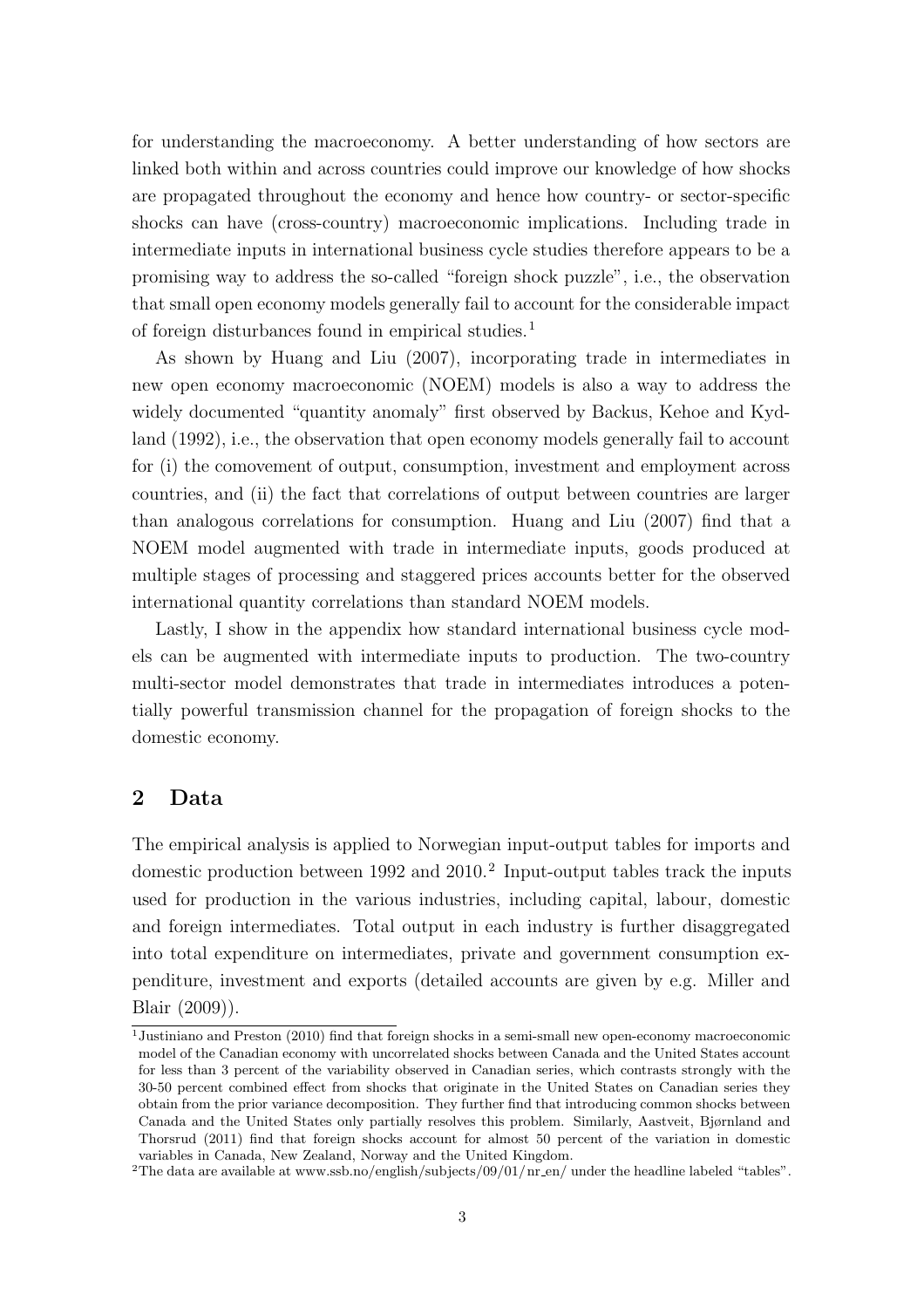Detailed input-output statistics are available for 58 industries for the period 1992- 2007 and 63 industries for 2008-2010. This note uses a more aggregated sector classification composed of agriculture, petroleum and natural gas, manufacturing, non-financial services and financial services. "Non-financial services" and "services" will be used interchangeably in this analysis. The same applies to "petroleum and natural gas" and "oil". A detailed specification of the industry classification is summarised in the appendix (cf. Table A.1).

Table 2.1 gives the input-output matrix for the year 2010 (numbers are in billions of NOK). The matrix reports all real transactions made in Norway in that year.<sup>3</sup> Rows represent the value of inputs to production in each of the five sectors and columns represent the use of these products. Put differently, columns report expenditures made by a sector and rows report the receipts received by a sector. All numbers are net of imports, i.e., the cells are defined as the sum of domestic and imported inputs (detailed input-output statistics for imports and domestic output are available for all 58 and 63 industries for the periods 1992-2007 and 2008-2010, respectively).

|                | Agri. | Oil  | Manu. | Ser.  | Fin. | Inter. d. | Cons. | Gov.     | Inv.   | Exp. | Final d. | Total d. |
|----------------|-------|------|-------|-------|------|-----------|-------|----------|--------|------|----------|----------|
| Agriculture    | 47    |      | 514   | 34    |      | 596       | 107   |          | $-113$ | 193  | 187      | 784      |
| Oil            |       | 97   | 288   | 16    |      | 402       |       | $\Omega$ | 314    | 1745 | 2061     | 2463     |
| Manufacturing  | 204   | 405  | 2782  | 1854  | 228  | 5473      | 1780  | 42       | 2172   | 1727 | 5721     | 11194    |
| Services       | 65    | 471  | 1454  | 3798  | 311  | 6100      | 3606  | 4502     | 1250   | 2129 | 11487    | 17588    |
| Financial ser. | 7     | 91   | 249   | 775   | 502  | 1624      | 1683  | 2        | 91     | 89   | 1865     | 3488     |
| Inter. cons.   | 325   | 1064 | 5287  | 6476  | 1043 |           |       |          |        |      |          |          |
| Labour         | 70    | 204  | 1607  | 6560  | 418  |           |       |          |        |      |          |          |
| Capital        | 96    | 364  | 339   | 1080  | 577  |           |       |          |        |      |          |          |
| VA at BP       | 309   | 1850 | 2711  | 8611  | 2200 |           |       |          |        |      |          |          |
| Imports        | 103   | 58   | 3232  | 1799  | 83   |           |       |          |        |      |          |          |
| Gross output   | 784   | 2463 | 11194 | 17588 | 3488 |           |       |          |        |      |          |          |

Table 2.1: Input-output table for the year 2010 (net of imports)<sup>a</sup>

<sup>a</sup> Numbers are in billions of NOK (deflated by a producer price index with base year set at 2000). Some rows do not add up to the total sums due to rounding errors. Columns 2-6 do not add up to the total sums because net taxes on production and net operating surpluses have been omitted. Value-added output and gross total output are in basic prices (i.e., prices net of sales taxes, VAT and subsidies).

<sup>b</sup> The column reports the sum of gross fixed capital formation and change in inventories.

For the sake of completeness, let us consider a couple of examples. The numbers in the Oil column report the input of petroleum and natural gas in the various sectors. Hence, NOK 1 billion worth of petroleum and natural gas intermediates were used as inputs to production of agricultural products in 2010. Similarly, NOK 97 billion worth of petroleum and natural gas intermediates were used as inputs to production of petroleum and natural gas. Hence, the former and latter value report inter- and intra-sector trading between industries.

Note that primary industries are less dependent on own-sector output than the other sectors. As is evident from Table 2.1, own-sector output accounts for less than

<sup>&</sup>lt;sup>3</sup>The input-output series have been deflated by a producer price index with base year set at 2000 (cf. Subsection 2.1 below).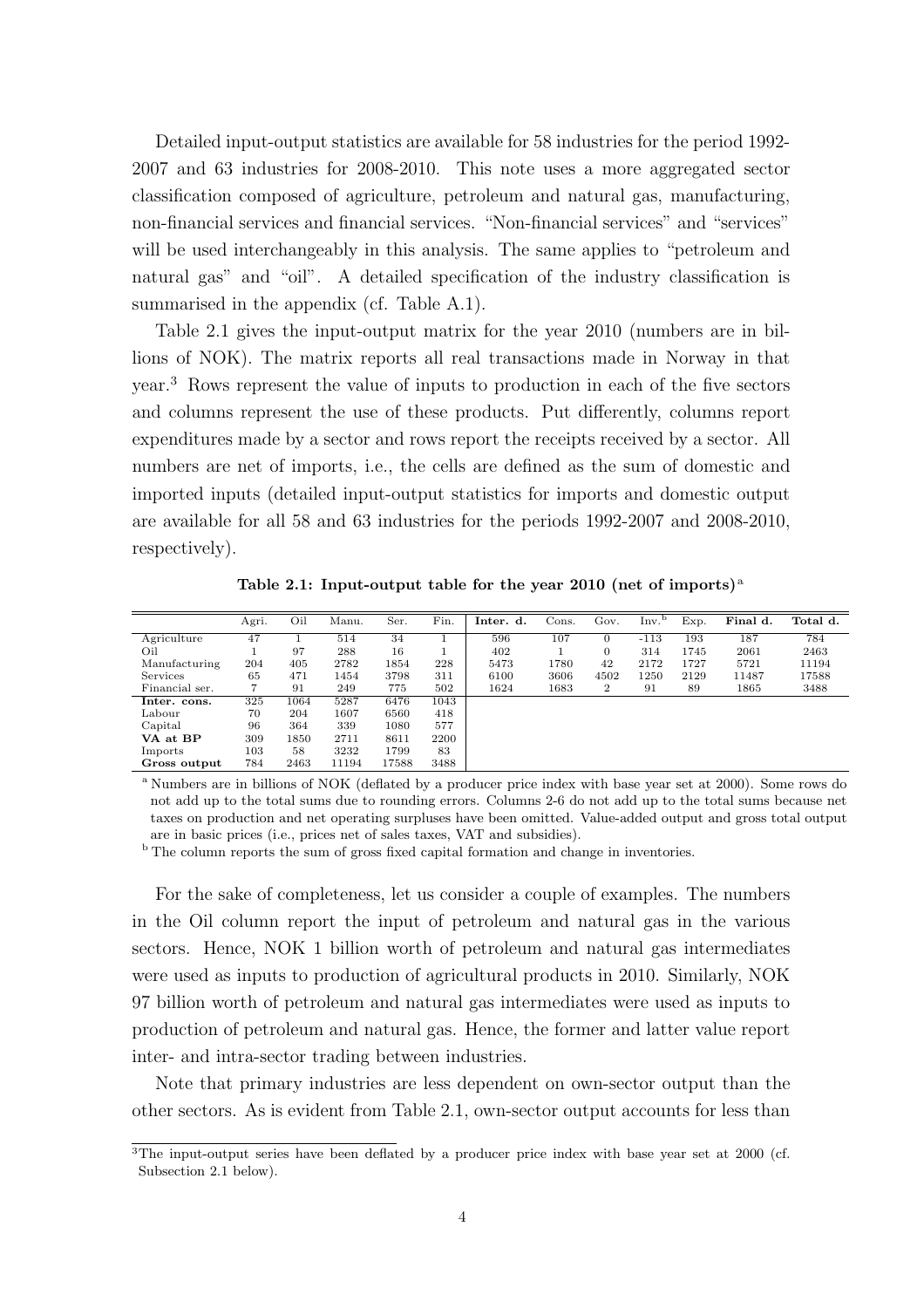15 percent of domestic intermediate factors to production in the primary industries but roughly 50 percent in the manufacturing, non-financial and financial services sectors.

The column labeled Inter. d. states the total demand for intermediate goods in the various sectors. Data are further available for final consumption expenditure by households, non-profit organisations and the government, the sum of which is here denoted by consumption (Cons.), gross fixed capital formation and change in inventories, the sum of which is here denoted by investment (Inv.), and exports (Exp.). The sum of consumption, investment and exports for each sector appears in the final demand column (Final d.). Lastly, the Total d. column states total demand, which is defined as the sum of intermediate and final demand (net of imports).

Total intermediate consumption by the different sectors is given by the Inter. cons. row, which sums the elements in the corresponding column. Compensation to employees and consumption of fixed capital is stated in the Labour and Capital row, respectively. The next row, VA at BP, gives the value-added at basic prices (i.e., prices net of sales taxes, VAT and subsidies). VA at BP is defined as total output less consumption of intermediate inputs. Imports denote an aggregate of imported intermediate inputs to production and imported final goods for consumption and investment purposes. The last row states total gross output, which is given by the sum of intermediate consumption, value-added output at basic prices and imports.

#### 2.1 Real expenditure

All series have been deflated by a sector-specific producer price index (PPI) with base year set at 2000. The indices, which are shown in Chart 2.1, have been aggregated from a monthly to annual basis as input-output statistics are only available for annual data. Note that the producer prices in the petroleum and natural gas sector have increased considerably more than the producer prices in the other sectors. This illustrates the importance of applying sector-specific PPIs. It also shows that employing a common PPI for all sectors in the economy will bias the results.<sup>4</sup>

#### 2.2 Calibration

Input-output matrices can be used to compute several macroeconomic ratios and parameters often used in applied work. For instance, Gopinath and Itskhoki (2010) use OECD input-output tables to calculate firms' cost sensitivity to exchange rate shocks. Similarly, Gorodnichenko, Mendoza and Tesar (2012) use a detailed inputoutput table for Finland for the year 1989 to calibrate a three-sector small op en

<sup>&</sup>lt;sup>4</sup>I deflate imported and domestically produced intermediate inputs in sector  $s \in (1, ..., 5)$  using the same PPI. Producer prices vary across countries, and the imported series are therefore likely to be somewhat distorted.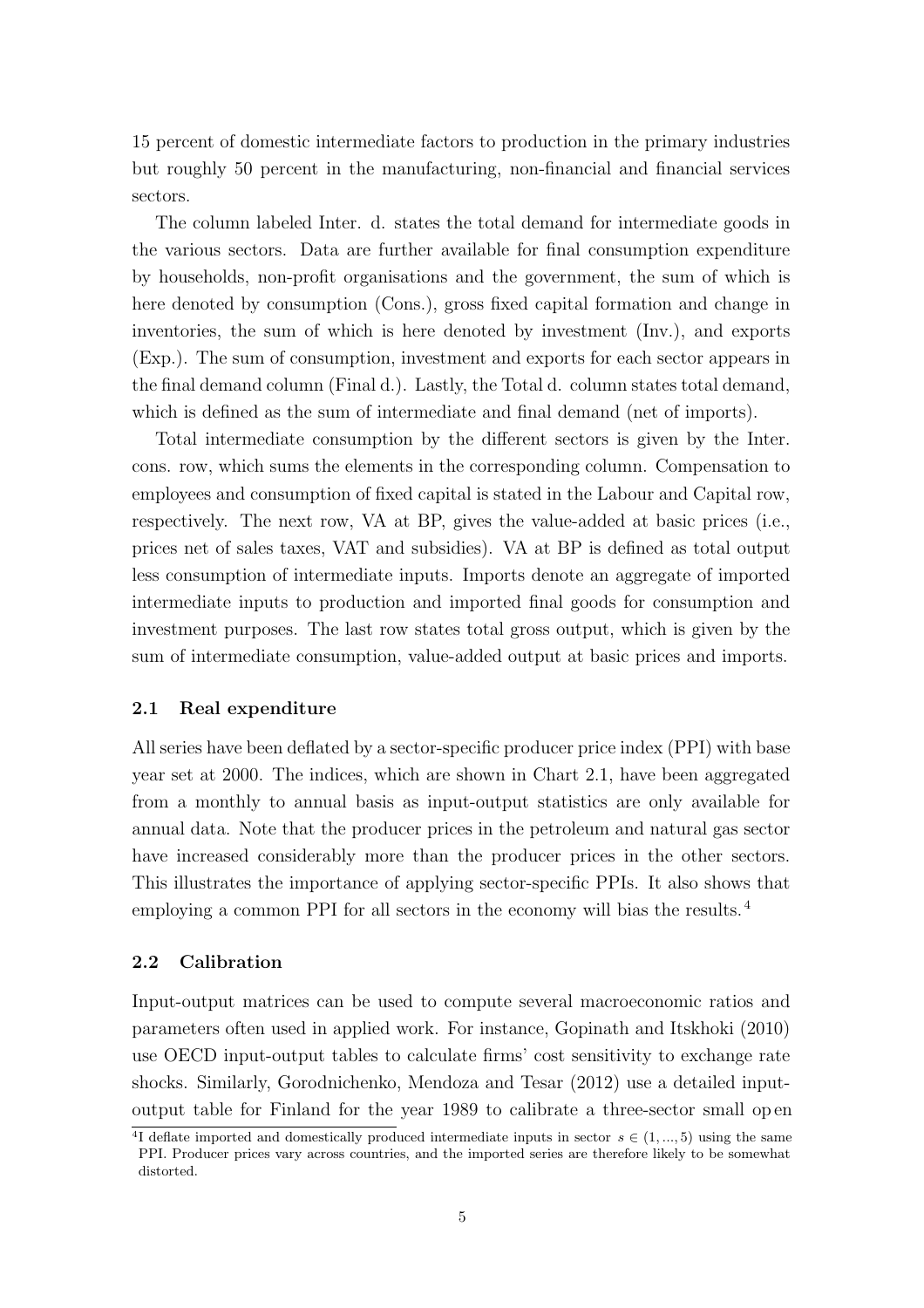#### Chart 2.1: Sector-specific producer price indices



economy model of the Finnish economy. This subsection takes advantage of the 19 years of input-output statistics to compute some of the macroeconomic ratios and parameters typically appearing in such models. The ratios reported in Table 2.2 are calculated for the aggregate economy, the tradable sector (agriculture, petroleum and natural gas and manufacturing) and the non-tradable sector (non-financial and financial services). Detailed accounts about the ratios and parameters are omitted here, but are outlined in Mendoza  $(2010)$  (cf. also column 4 of Table 2.2).

I find that the ratio of foreign to total intermediate inputs ranges from 14 percent for non-tradables to 23 percent for tradables.<sup>5</sup> Similarly, the ratio of imports to gross domestic product (GDP) ranges from 11 percent for non-tradables to 36 percent for tradables, where GDP denotes value-added output, i.e., total gross output less total intermediate consumption, while imports is an aggregate of imported intermediate inputs to production and imported final goods for consumption and investment purposes. As expected, the ratios of labour compensation to GDP show that production of non-tradables is more labour-intensive than production of tradables. On the other hand, I do not find evidence of a higher degree of capital-intensity in the tradable sector than in the non-tradable sector (cf. the  $rk/gdp$  rows). We do, however, observe a considerably larger capital to gross output ratio in the non-tradable sector than in the tradable sector.

Table 2.2 shows that the 0.57 ratio of public to private consumption observed

<sup>5</sup>Goldberg and Campa (2010) report ratios of imported inputs to total intermediate goods for 17 industrial countries that vary from 14 to 49 percent.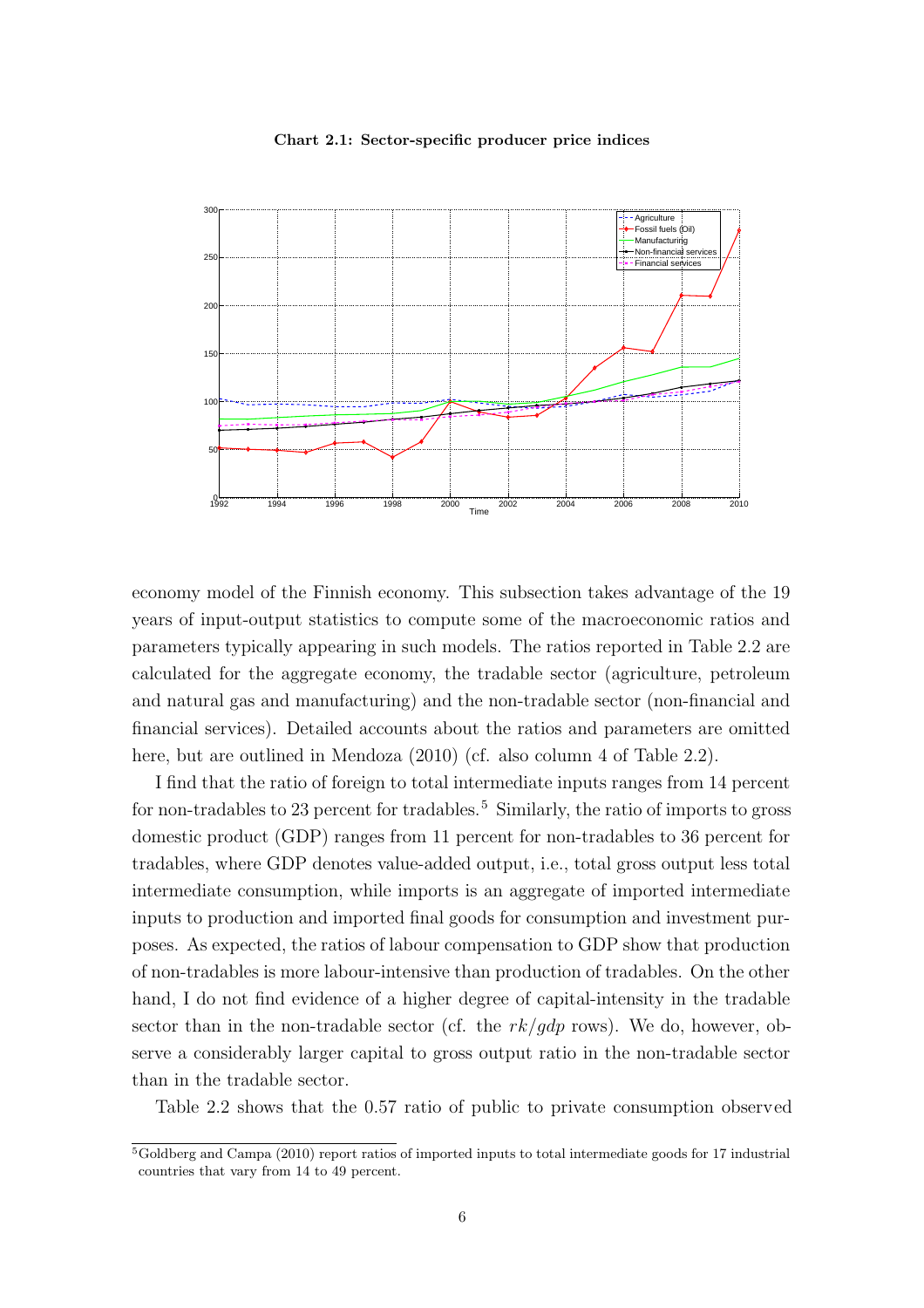| Specification       | Ratio                                                                   | Value                         | Statistic                                                        |  |  |  |
|---------------------|-------------------------------------------------------------------------|-------------------------------|------------------------------------------------------------------|--|--|--|
|                     | $\omega$                                                                | $0.19\,$                      | Share of intermediates supplied from abroad                      |  |  |  |
|                     | pv/y                                                                    | $0.15\,$                      | Imports/gross output ratiob                                      |  |  |  |
|                     | pv/gdp                                                                  | $0.22\,$                      | Imports/GDP ratio <sup>b</sup>                                   |  |  |  |
|                     | rk/gdp                                                                  | $0.11\,$                      | Return to capital/GDP ratio                                      |  |  |  |
|                     | wl/gdp                                                                  | 0.34                          | Labour compensation/GDP ratio                                    |  |  |  |
| Aggregate economy   | k/y                                                                     | 1.43                          | Capital/gross output ratio <sup>c</sup>                          |  |  |  |
|                     | gdp/y                                                                   | $0.70\,$                      | $GDP/gross$ output ratio                                         |  |  |  |
|                     | c/gdp                                                                   | $0.28\,$                      | Consumption/GDP ratio                                            |  |  |  |
|                     | g/gdp                                                                   | $0.16\,$                      | Government purchases/GDP ratio                                   |  |  |  |
|                     | i/gdp                                                                   | 0.14                          | Investment/GDP ratio                                             |  |  |  |
|                     | x/gdp                                                                   | $0.30\,$<br>Exports/GDP ratio |                                                                  |  |  |  |
|                     | g/c                                                                     | $0.57\,$                      | Public/private consumption                                       |  |  |  |
|                     | $\kappa$                                                                | 0.79                          | Share of industries engaged in int. trade in inter. <sup>d</sup> |  |  |  |
|                     | $\omega$                                                                | 0.23                          | Share of intermediates supplied from abroad                      |  |  |  |
|                     | pv/y                                                                    | $0.22\,$                      | Imports/gross output ratio <sup>b</sup>                          |  |  |  |
|                     | pv/gdp                                                                  | $0.36\,$                      | Imports/GDP ratio <sup>b</sup>                                   |  |  |  |
|                     | rk/gdp                                                                  | $0.12\,$                      | Return to capital/GDP ratio                                      |  |  |  |
|                     | $0.22\,$<br>Labour compensation/GDP ratio<br>wl/gdp                     |                               |                                                                  |  |  |  |
|                     | $1.01\,$<br>Capital/gross output ratio <sup><math>c</math></sup><br>k/y |                               |                                                                  |  |  |  |
|                     | gdp/y                                                                   | 0.61                          | $GDP/gross$ output ratio                                         |  |  |  |
| Tradable sector     | c/gdp                                                                   | 0.19                          | Consumption/GDP ratio                                            |  |  |  |
|                     | g/gdp                                                                   | $0.01\,$                      | Government purchases/GDP ratio                                   |  |  |  |
|                     | i/gdp                                                                   | $0.26\,$                      | Investment/GDP ratio                                             |  |  |  |
|                     | x/gdp                                                                   | $0.52\,$                      | Exports/GDP ratio                                                |  |  |  |
|                     | g/c                                                                     | $0.03\,$                      | Public/private consumption                                       |  |  |  |
|                     | $i^T/i$                                                                 | $0.76\,$                      | Share of tradable inv. expend. in aggregate inv.                 |  |  |  |
|                     | $\boldsymbol{x}^T/\boldsymbol{x}$                                       | 0.72                          | Tradable sector's exports/exports ratio                          |  |  |  |
|                     | $\omega$                                                                | 0.14                          | Share of intermediates supplied from abroad                      |  |  |  |
|                     | pv/y                                                                    | $0.09\,$                      | Imports/gross output ratiob                                      |  |  |  |
|                     | pv/gdp                                                                  | 0.11                          | Imports/GDP ratio <sup>b</sup>                                   |  |  |  |
|                     | rk/gdp                                                                  | $0.11\,$                      | Return to capital/GDP ratio                                      |  |  |  |
|                     | wl/gdp                                                                  | 0.43                          | Labour compensation/GDP ratio                                    |  |  |  |
|                     | k/y                                                                     | 1.84                          | Capital/gross output ratio <sup>c</sup>                          |  |  |  |
| Non-tradable sector | gdp/y                                                                   | 0.78                          | GDP/gross output ratio                                           |  |  |  |
|                     | c/gdp                                                                   | $0.35\,$                      | Consumption/GDP ratio                                            |  |  |  |
|                     | g/gdp                                                                   | $0.27\,$                      | Government purchases/GDP ratio                                   |  |  |  |
|                     | i/gdp                                                                   | $0.06\,$                      | Investment/GDP ratio                                             |  |  |  |
|                     | x/gdp                                                                   | $0.14\,$                      | Exports/GDP ratio                                                |  |  |  |
|                     | g/c                                                                     | 0.78                          | Public/private consumption                                       |  |  |  |

Table 2.2: Ratios and parameters<sup>a</sup>

<sup>a</sup> The ratios and parameters are computed from Norwegian input-output tables for the period 1992-2010 (cf. Mendoza (2010) for detailed accounts). GDP is equal to value-added output, i.e., total gross output less total intermediate consumption. The tradable sector comprise agriculture, petroleum and natural gas and manufacturing. The non-tradable sector comprise non-financial and financial services.

c The ratio of capital to gross output is computed from input-output matrices for the period 1992-2002.

<sup>d</sup> The share of industries engaged in international trade in intermediate inputs is computed from input-output matrices for the year 2010.

b Imports denote an aggregate of imported intermediate inputs to production and imported final goods for consumption and investment purposes.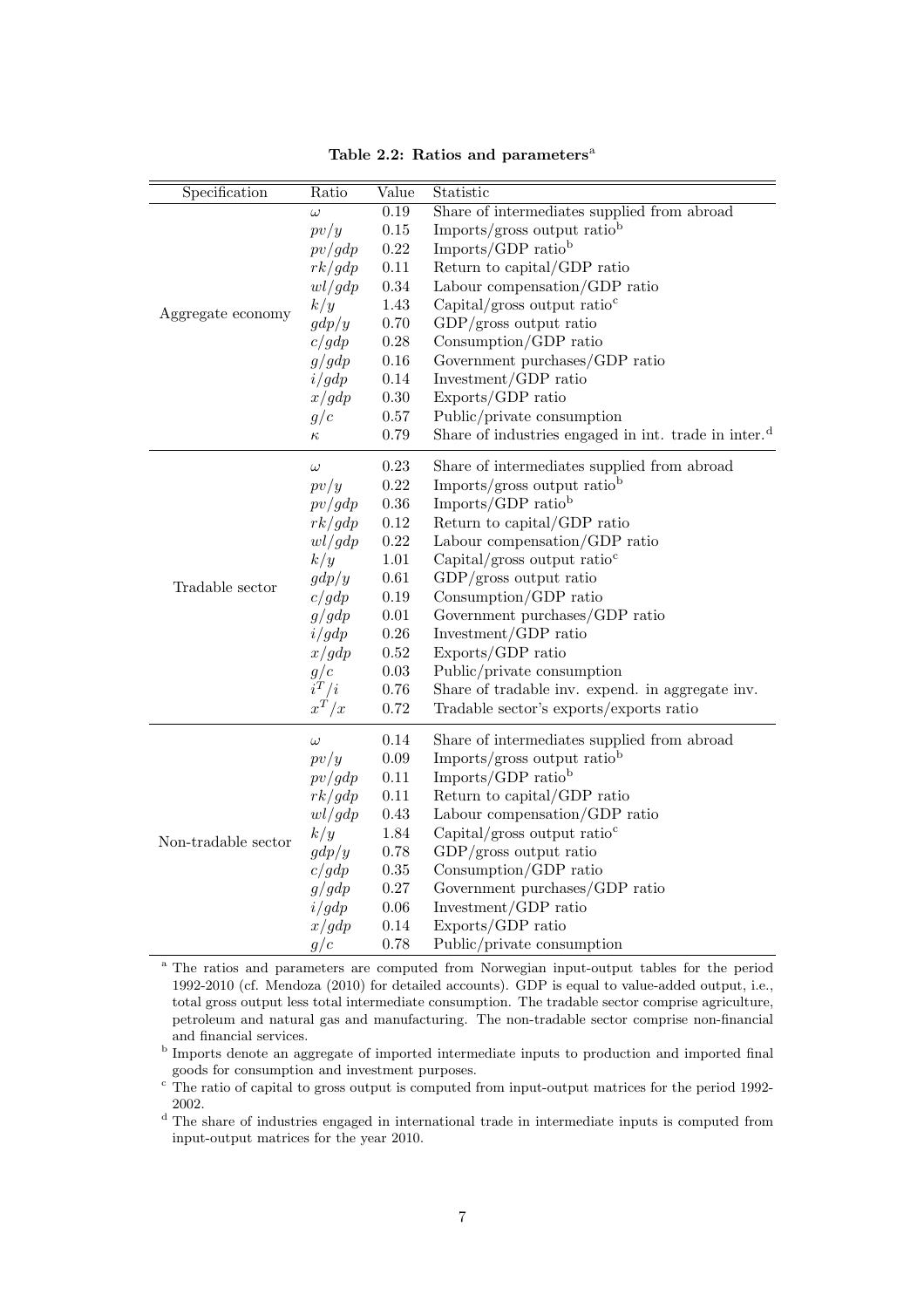in the aggregate economy is predominantly attributable to the non-tradable sector. Similarly, private consumption is skewed towards consumption of non-tradables. I further find considerably larger ratios of investment to GDP and export to GDP for the tradable sector. That said, although the dominant share of exports is accounted for by tradables, I find that 28 percent of exports is attributable to the non-financial and financial services sector. Finally, the input-output tables show that imported intermediates are employed by roughly 80 percent of Norwegian industries (50/63 sectors in Norway engaged in international trade in intermediates in 2010).

# 3 Technical coefficients

Input-output matrices of technical coefficients represent the direct requirements of product i necessary for the production of one physical unit of product  $j$  (denoted by  $a_{ij}$ , where  $i, j \in (1, ..., n)$  and n denotes the number of products. This gives the following matrix of technical coefficients:

$$
\mathbf{A} = \begin{pmatrix} a_{1,1} & a_{1,2} & \cdots & a_{1,n} \\ a_{2,1} & a_{2,2} & \cdots & a_{2,n} \\ \vdots & \vdots & \ddots & \vdots \\ a_{n,1} & a_{n,2} & \cdots & a_{n,n} \end{pmatrix}
$$
 (1)

where I have omitted time subscript  $t$  for notational simplicity. Table 3.1 shows the technical coefficients for the year 2010.

|                 | Agriculture | Oil    | Manufacturing | <b>Services</b> | Fin. services |
|-----------------|-------------|--------|---------------|-----------------|---------------|
| Agriculture     | 0.0595      | 0.0004 | 0.0459        | 0.0019          | 0.0003        |
| Oil             | 0.0017      | 0.0392 | 0.0257        | 0.0009          | 0.0003        |
| Manufacturing   | 0.2607      | 0.1643 | 0.2485        | 0.1054          | 0.0654        |
| <b>Services</b> | 0.0832      | 0.1912 | 0.1299        | 0.2160          | 0.0892        |
| Fin. services   | 0.0093      | 0.0370 | 0.0222        | 0.0440          | 0.1438        |
| Labour          | 0.0894      | 0.0830 | 0.1436        | 0.3730          | 0.1198        |
| Capital         | 0.1222      | 0.1480 | 0.0303        | 0.0614          | 0.1653        |
| Imports         | 0.0918      | 0.0163 | 0.1922        | 0.0504          | 0.0217        |

Table 3.1: Technical coefficients for the year 2010

Notes: Numbers in rows 2-6 refer to technical coefficients for domestically produced inputs. Rows 7 and 8 refer to the technical coefficients with respect to labour and capital. The final row lists the sum of technical coefficients across sectors with respect to imported intermediate inputs.

The columns list the inputs necessary for production of one physical unit. For instance, in order to produce one unit of agricultural products, 0.06 units of agricultural intermediates are needed. In addition to domestically produced intermediate inputs, firms also use capital, labour and imported intermediates. Hence, in order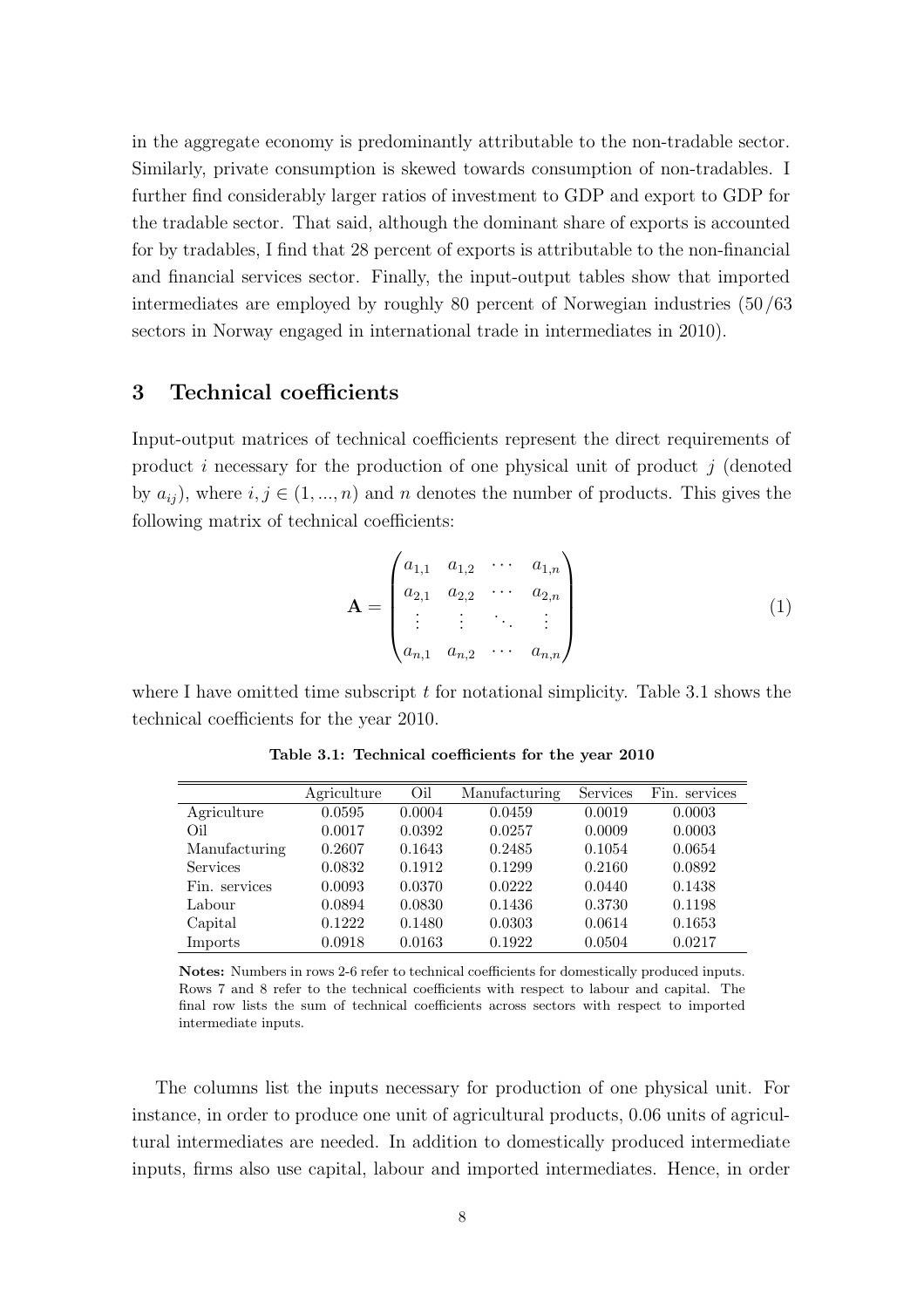to produce one unit of non-financial services, 0.37, 0.06 and 0.05 units of labour, capital and imported intermediate inputs, respectively, are needed. <sup>6</sup>

Charts 3.1-3.5 plot the inputs necessary for production of one unit of agricultural products, petroleum and natural gas, manufacturing goods, services and financial services for the period 1992-2010. Lines labeled imports denote imported intermediate inputs to production, which can be obtained by summing the technical coefficients for imported intermediates across sectors. Finally, capital and labour denotes consumption of fixed capital and compensation of employees.

The next five subsections study the changes in technical coefficients for the period 1992-2010.

#### 3.1 Agriculture

Chart 3.1 shows that the relative use of labour and intermediates from the agricultural sector, the oil industry and the service sectors has remained fairly stable over the past two decades. The relative use of capital (imported intermediate inputs), on the other hand, has dropped (increased) somewhat since 1992. Finally, although intermediates from the manufacturing sector are still the most important input to production in the agricultural sector, its technical coefficient has dropped significantly from 0.37 to 0.26 per unit of agricultural output.

#### 3.2 Petroleum and natural gas

As is evident from Chart 3.2, the relative importance of capital in the petroleum and natural gas sector has declined significantly from a peak of 0.27 per unit of production in 1998 to a minimum of 0.10 in 2008. There is evidence, however, that the importance of capital has increased somewhat after the recent financial crisis. The reduced importance of capital for the production of petroleum and natural gas has coincided with an increased reliance on financial services, non-financial services and manufacturing intermediates.

#### 3.3 Manufacturing

Comparison of Charts 3.1-3.5 shows that the manufacturing sector is more reliant on imported intermediate inputs than the other industries. It is the only sector with a technical coefficient with respect to imported intermediates exceeding 15 percent.

 $6N$ ote that the columns in Table 3.1 do not sum to unity. The residual share of total output is given by an aggregate of net taxes on production and net operating surpluses (cf. Table 2.1). Redefining total output as total output less net taxes on production and net operating surpluses yields technical coefficients that sum to unity. The technical coefficients listed in Table 3.1 and illustrated in Charts 3.1-3.5 are accordingly downward biased. The inputs' relative importance, on the other hand, are not.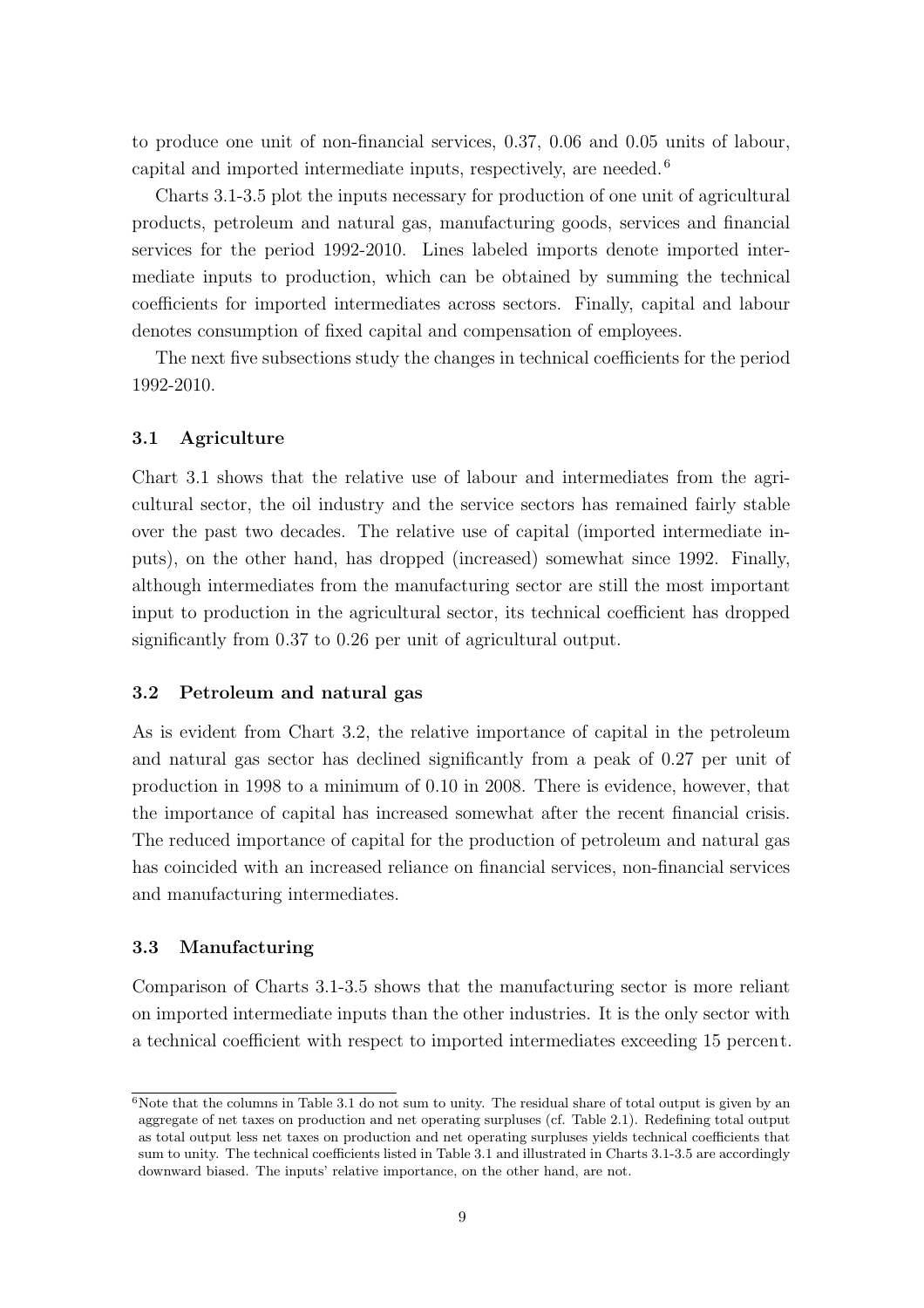



Chart 3.2: Technical coefficients for the petroleum and natural gas sector

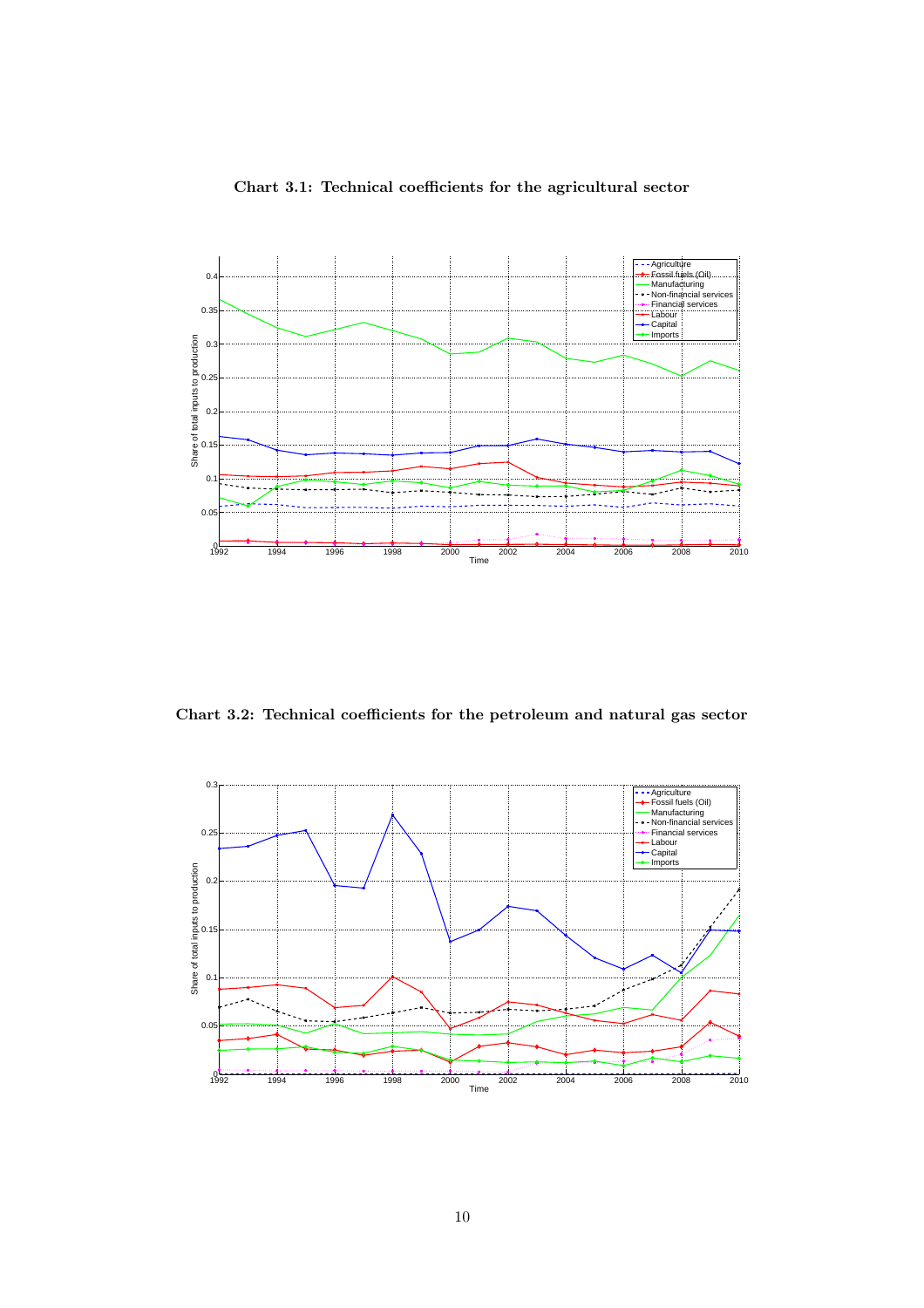Non-reported statistics show that the majority of imported inputs in the manufacturing sector is imported manufacturing intermediates, which implies that roughly 30-40 percent of manufacturing products is attributable to own-sector output. As is evident from Chart 3.3, the relative use of the various factors to production has remained almost constant since 1992. The relative use of imported intermediates, however, has recently increased from 15 percent in 2005 to 19 percent in 2010.





#### 3.4 Non-financial services

With the exception of a slight increase in the use of intermediate inputs from the financial services sector and the non-financial services sector from 0.02 to 0.04 and 0.19 to 0.22 per unit of non-financial services, respectively, the relative use of other inputs has remained nearly constant since 1992. As expected, we find that labour, which accounts for almost 40 percent of production of services, is the most important input to production, which reflects the high degree of labour-intensity and the low degree of substitutability between labour and capital in this sector.

#### 3.5 Financial services

Chart 3.5 shows that the financial services sector is considerably less labour-intensive and more capital-intensive than the non-financial services sector. Although the relative use of both inputs declined from 1992 to 2007, the negative trend in capital use has reversed lately. The data shows that the technical coefficient with respect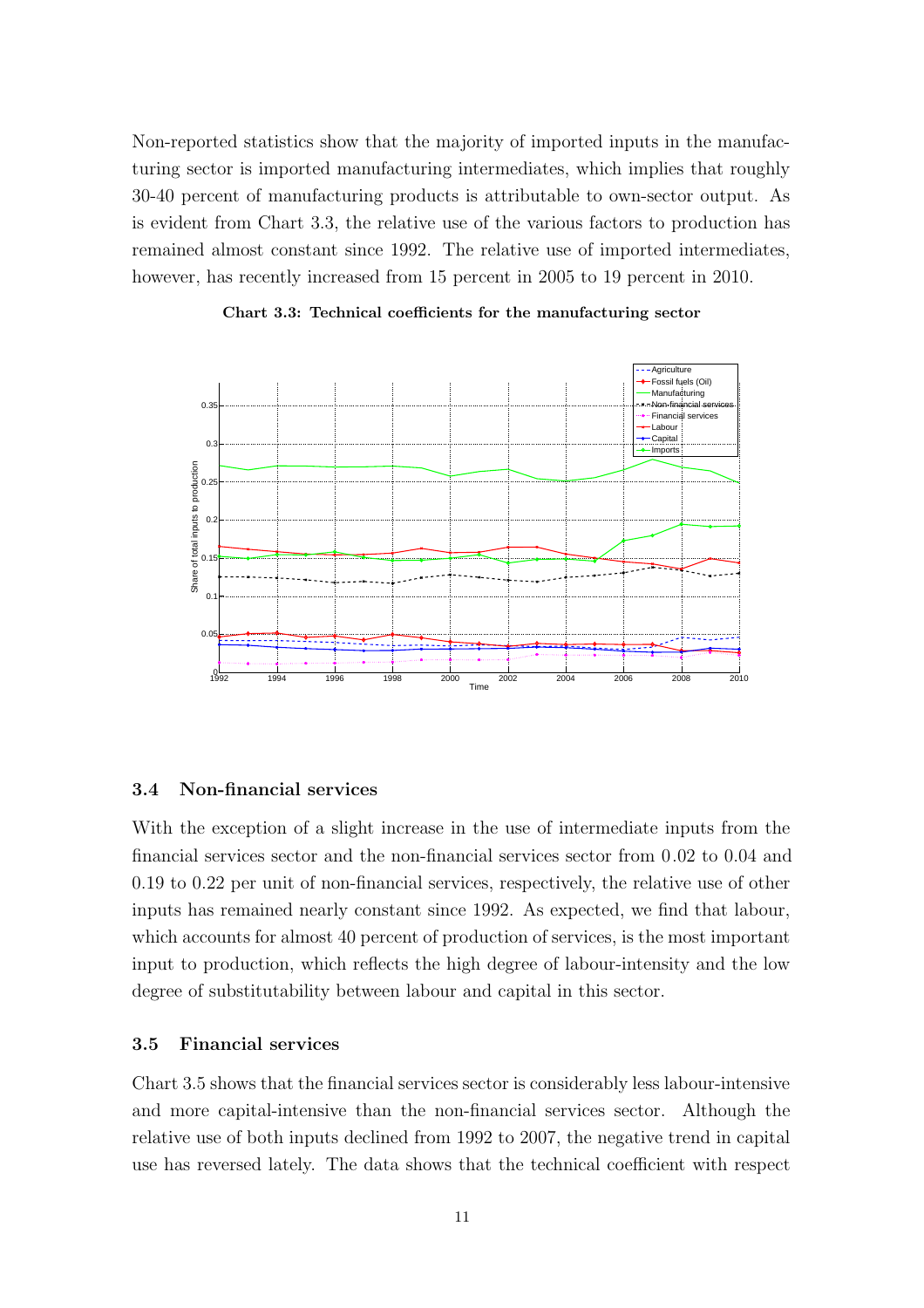Chart 3.4: Technical coefficients for the non-financial services sector



to capital soared from 0.13 to 0.29 at the onset of the Great Recession. Although consumption of fixed capital dropped to 0.16 in the year following the collapse of Lehman Brothers, there are indications that the importance of capital in the financial services sector has increased after the financial crisis. Note finally that an increasing share of financial services is attributable to own-sector output. The technical coefficient with respect to intermediate inputs from the financial services sector has increased almost monotonically from 0.03 in 1992 to 0.14 in 2010.

#### 4 The sectors' share of value-added and gross output

Chart 4.1 plots the five sectors' share of value-added output (left-hand chart) and gross output (right-hand chart) for the period 1992-2010. The left-hand chart shows that the share of GDP attributable to non-financial services increased from 49 percent in 1992 to 55 percent in 2010. Similarly, the relative contribution of financial services to the economy's GDP increased from 13 percent to 14 percent over the same period.<sup>7</sup> The share of GDP attributable to manufacturing has, with the exception of a 9 percentage point temporary rise from 2002 to 2003, remained nearly constant at 17 percent since 1992. The data show that the temporary rise was partly brought about by a relative decline in value-added output in the oil and services sectors. Note further that the share of GDP attributable to petroleum and natural gas

<sup>7</sup>Note that the financial services sector is augmented by "Financial intermediation services indirectly measured" (FISIM) after 2003. Absence of FISIM in the years leading up to 2003 implies that the share of GDP attributable to financial services is biased downwards for the period 1992-2003.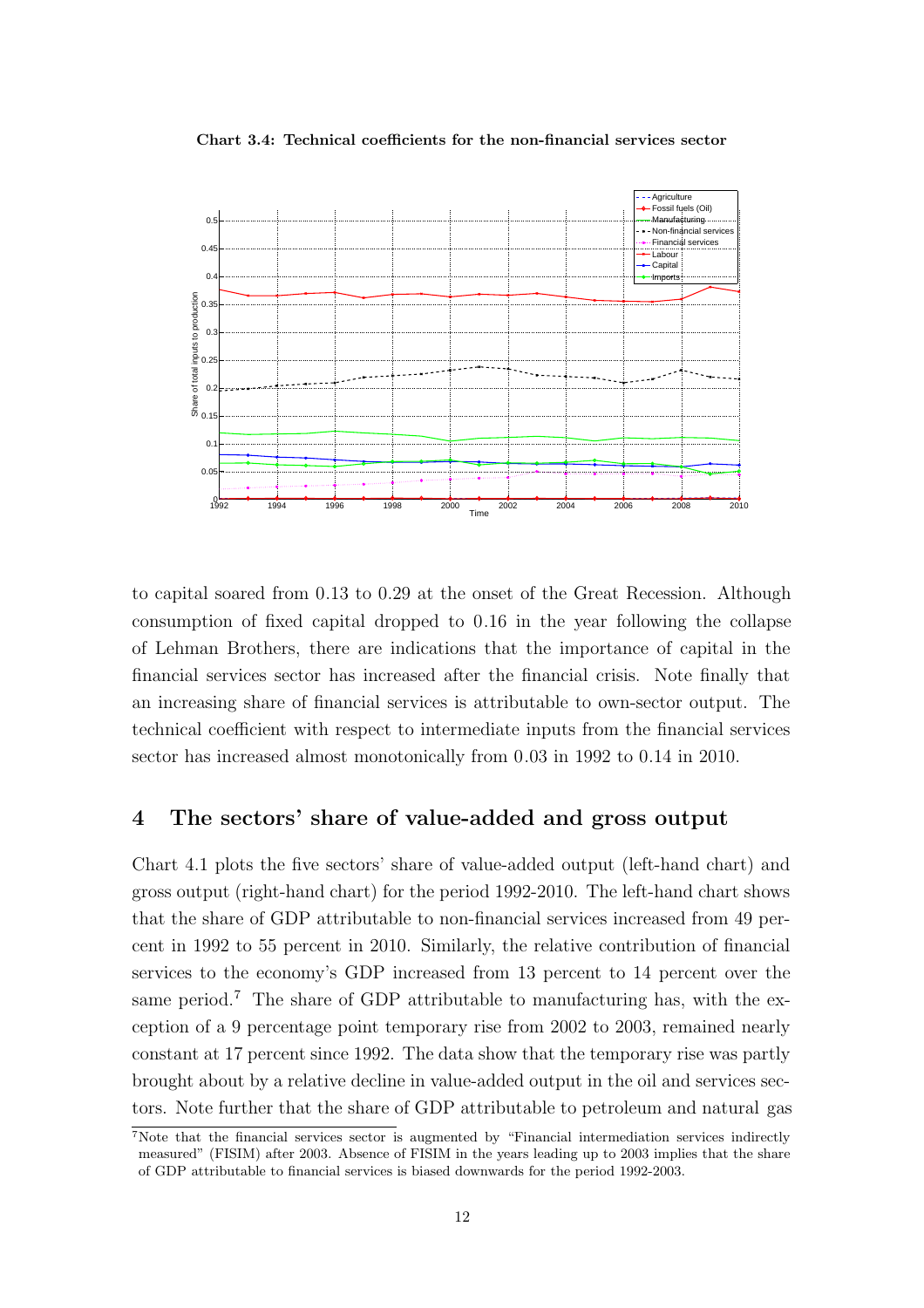



declined from 22 percent to 12 percent between 2004 and 2010.

Chart 4.1: Sector i's share of value-added and gross output



As is evident from the second graph in Chart 4.1, the relative contribution of non-financial and financial services to gross total output increased over the sample period. The manufacturing sector's share of total gross output, on the other hand, declined from a peak of 37 percent in 1997 to a minimum of 32 percent in 2010.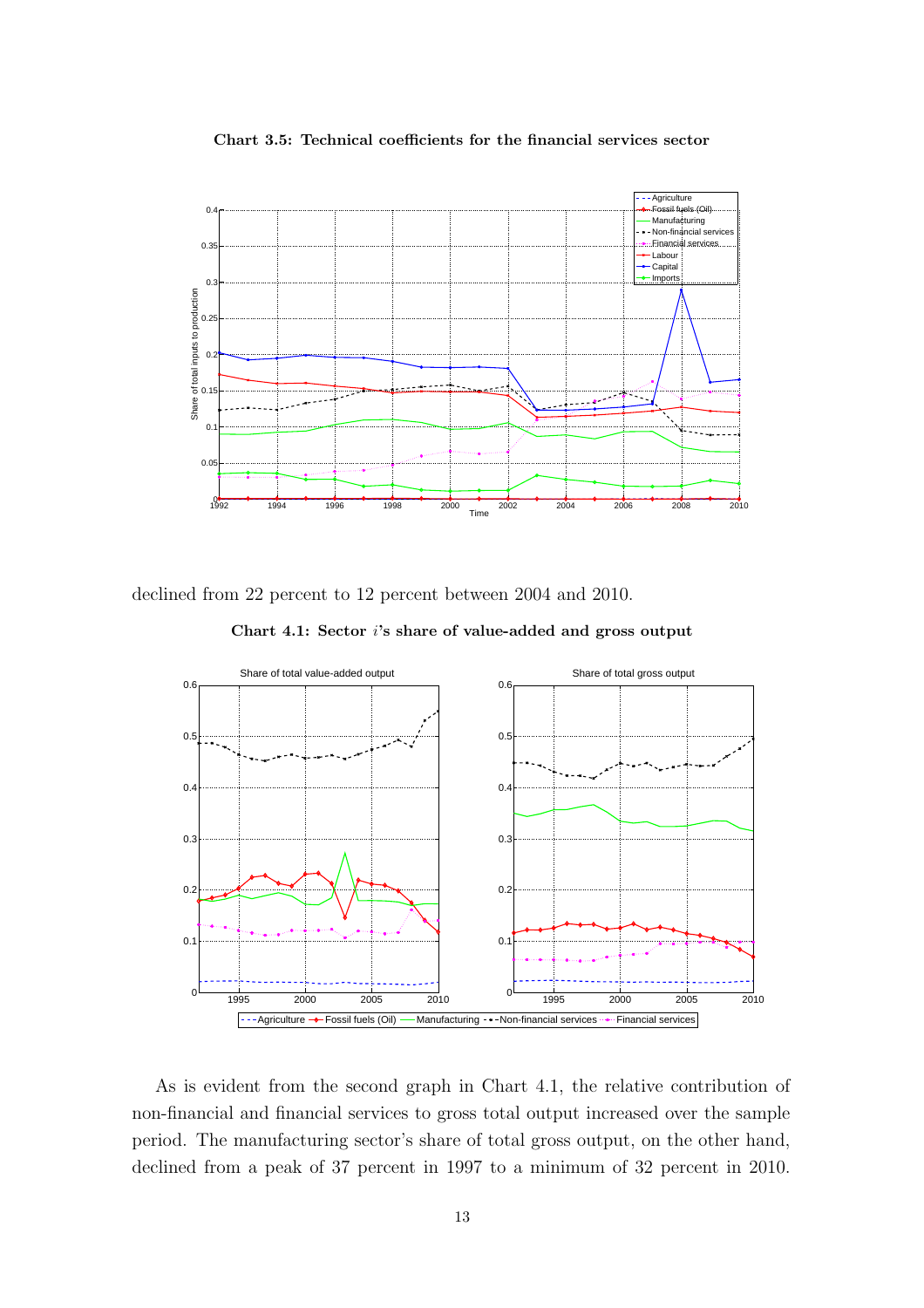Lastly, we see that the agricultural sector's relative contribution to value-added and gross output has remained almost constant since 1992.

## 5 Degree of tradability

The international macroeconomics and real trade literature often distinguishes between tradable and non-tradable goods, where the latter is usually proxied by services. Table 2.2 showed that 28 percent of aggregate exports were attributable to the non-tradable sector. Subsections 3.4 and 3.5 further found that imported intermediates account for a small, but non-trivial, share of inputs to production in both service sectors. These findings demonstrate that neither service sector is completely cut off from international trade. This implies that using services as a proxy for non-tradable production might be misguiding, which further questions the validity of the calibrated macroeconomic ratios and parameters listed in the final part of Table 2.2. In order to address this potential problem, this section examines each sector's *degree of tradability*. Sector i's degree of tradability at time t is defined by:

$$
DT_{it} = \frac{M_{it} + X_{it}}{Q_{it}}\tag{2}
$$

where  $Q_{it}$  denotes output by sector i,  $X_{it}$  refers to exports of final products and  $M_{it}$ is an aggregate of imported intermediate inputs to production and imported final goods for consumption and investment purposes (Betts and Kehoe, 2001). Table 5.1 summarizes each sector's degree of tradability for the period 1992-2010.

As is evident from Table 5.1, primary industries and manufacturing are subject to considerably higher degrees of tradability than services.<sup>8</sup> However, the table also shows that neither financial nor non-financial services are completely cut off from international trade. That said, although none of the sectors produce output that are solely traded domestically or use inputs that are solely produced at home, the data clearly supports the international macroeconomics and real trade literature's treatment of services as a measure of non-tradables and primary industries and manufacturing goods as a measure of tradables.

# 6 Conclusion

I have collected 19 years of Norwegian input-output statistics for more than 50 industries to address the importance of (international) trade in intermediate inputs

<sup>8</sup>The data shows that the 2009-2010 drop in tradability for the petroleum and natural gas sector is primarily due to a drop in exports, which is further a consequence of the financial crisis and the ongoing crisis in Europe. The low degree of tradability of agricultural products is brought about by low import numbers due to significant trade barriers on agricultural imports.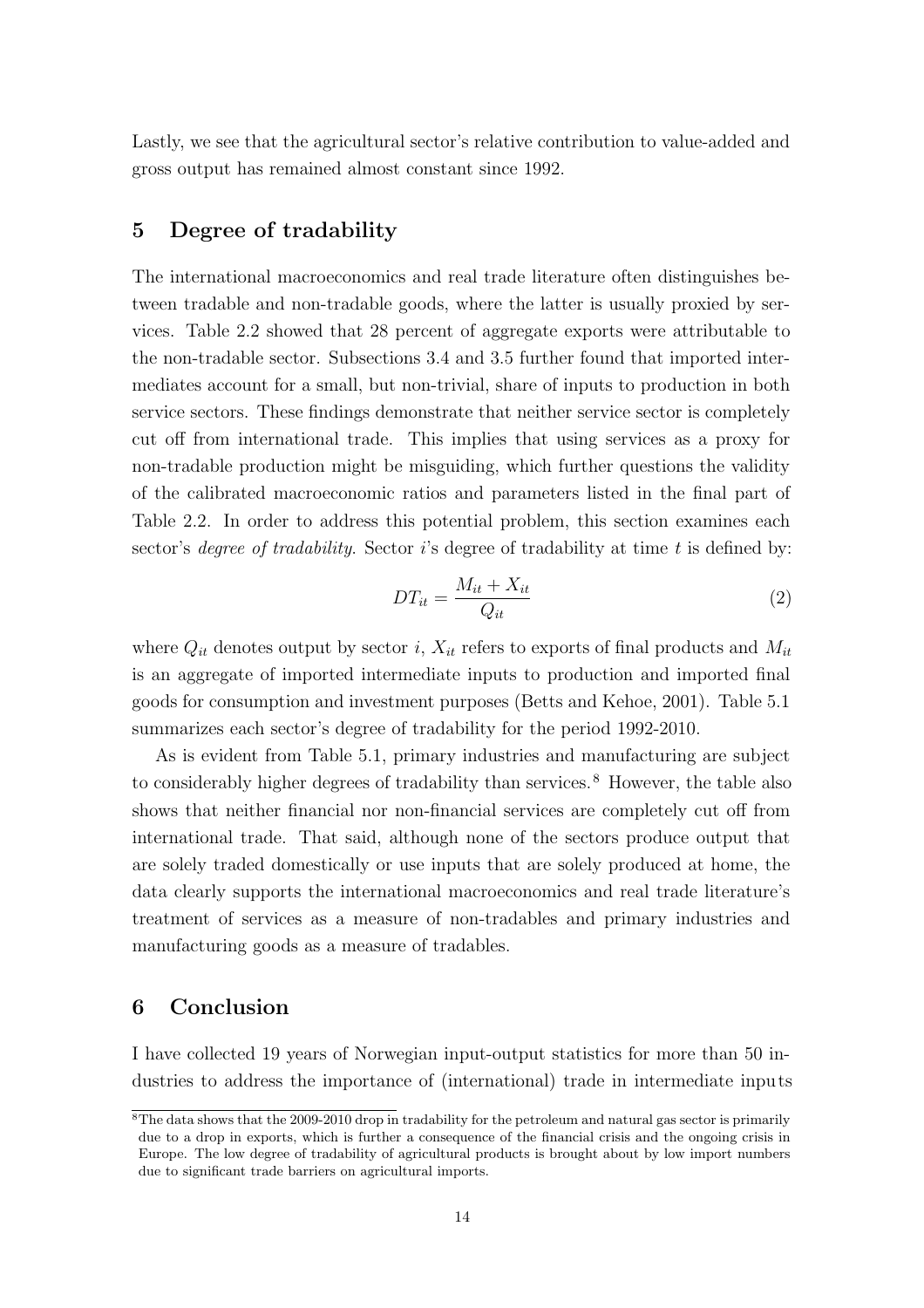| Year | Agriculture | Oil    | Manufacturing | Services | Fin. services |
|------|-------------|--------|---------------|----------|---------------|
| 1992 | 0.2306      | 0.8006 | 0.6058        | 0.2435   | 0.0802        |
| 1993 | 0.2997      | 0.8031 | 0.7504        | 0.2497   | 0.0720        |
| 1994 | 0.2662      | 0.8036 | 0.6226        | 0.2408   | 0.0753        |
| 1995 | 0.2740      | 0.8355 | 0.6319        | 0.2300   | 0.0610        |
| 1996 | 0.2861      | 0.8482 | 0.6597        | 0.2407   | 0.0755        |
| 1997 | 0.3129      | 0.8477 | 0.7351        | 0.2732   | 0.0598        |
| 1998 | 0.3127      | 0.7750 | 0.6683        | 0.2590   | 0.0582        |
| 1999 | 0.3146      | 0.8290 | 0.6311        | 0.2571   | 0.0423        |
| 2000 | 0.3284      | 0.8641 | 0.6769        | 0.2690   | 0.0372        |
| 2001 | 0.3218      | 0.8526 | 0.6461        | 0.2180   | 0.0380        |
| 2002 | 0.3038      | 0.8556 | 0.6126        | 0.2419   | 0.0484        |
| 2003 | 0.3238      | 0.8250 | 0.6380        | 0.2348   | 0.0643        |
| 2004 | 0.3240      | 0.8349 | 0.6633        | 0.2459   | 0.0543        |
| 2005 | 0.3508      | 0.8404 | 0.6494        | 0.2603   | 0.0538        |
| 2006 | 0.3692      | 0.8211 | 0.6597        | 0.2553   | 0.0481        |
| 2007 | 0.3980      | 0.8356 | 0.6507        | 0.2517   | 0.0512        |
| 2008 | 0.4160      | 0.8253 | 0.6209        | 0.2550   | 0.0572        |
| 2009 | 0.4256      | 0.7582 | 0.6017        | 0.2265   | 0.0571        |
| 2010 | 0.4344      | 0.7500 | 0.6228        | 0.2488   | 0.0506        |

Table 5.1: Degree of tradability

Notes: Sector i's degree of tradability at time t is given by  $DT_{it} = (M_{it} +$  $X_{it}/Q_{it}$ , where  $Q_{it}$  denotes output by sector i,  $X_{it}$  refers to exports of final products and  $M_{it}$  is an aggregate of imported intermediate inputs to production and imported final goods for consumption and investment purposes.

for the Norwegian economy. The time series were used to calibrate macroeconomic ratios and parameters often used in applied work. Ratios were computed for the aggregate economy, the non-tradable sector and the tradable sector, where the latter two sectors were given by, respectively, the sum of agriculture, petroleum and natural gas and manufacturing, and the sum of non-financial and financial services. The data revealed that almost 80 percent of industries engaged in international trade in intermediate inputs. I further found evidence of sectoral heterogeneity in both domestic and imported intermediate input use, with foreign intermediates accounting for a larger share of total intermediate inputs to production in sectors with a higher degree of tradability. In aggregate, roughly one-fifth of total intermediate inputs were found to be supplied from abroad.

I then turned attention to the evolution of technical coefficients in the five-sector economy for the period 1992-2010. The trends in technical coefficients for the agricultural sector showed a reduced relative importance of manufacturing intermediates. I also found evidence of a negative trend in capital use in the petroleum and natural gas sector, which has coincided with an increasing reliance on non-financial services, financial services and intermediate inputs from the manufacturing sector. Lastly, I showed that the role of financial services as a source of inputs to production in the other industries has increased since 1992.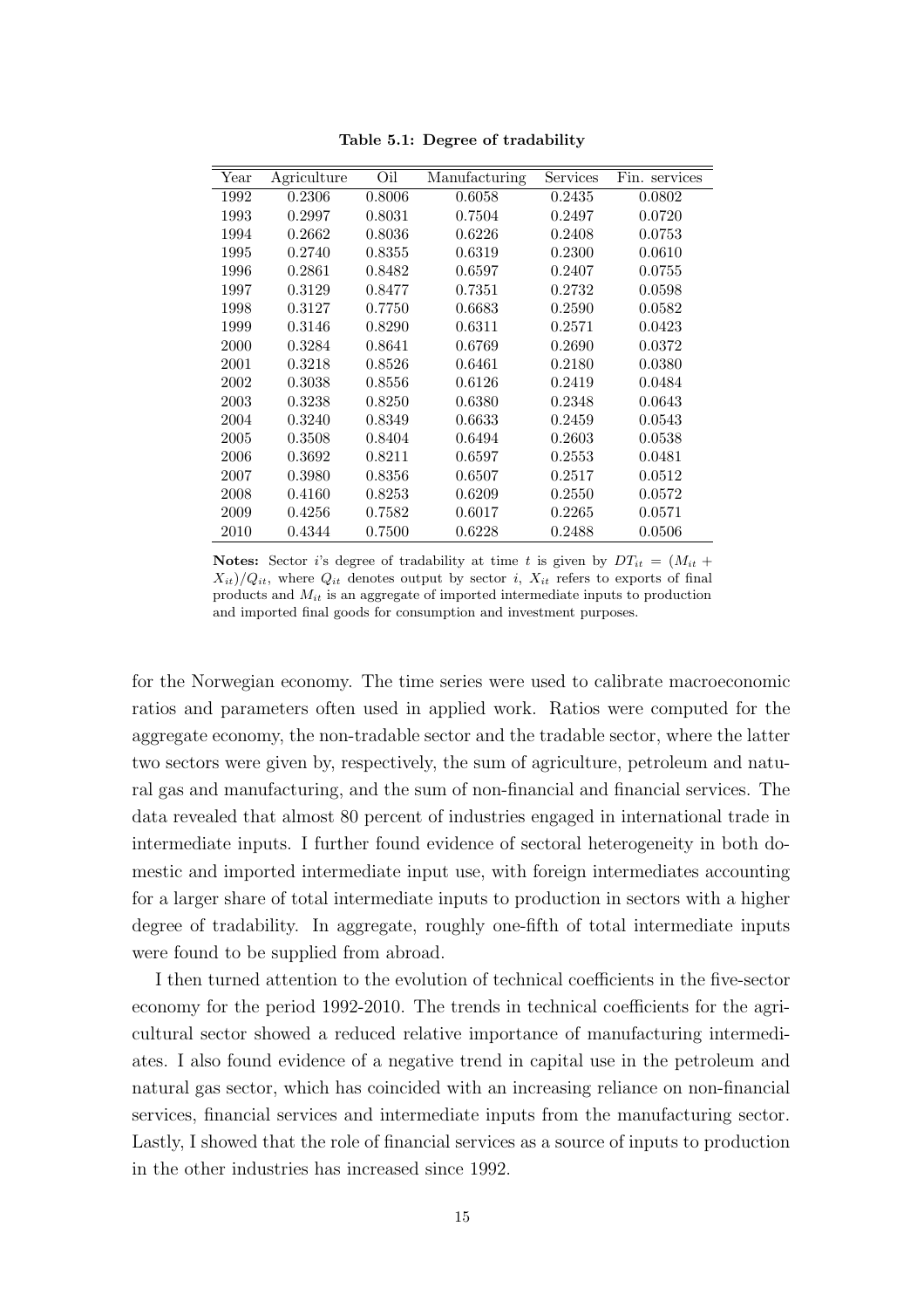Incorporating non-symmetric sectoral input-output linkages into macroeconomic models is likely to improve our understanding of how shocks are propagated throughout the economy. It might also help explain the frequency and depth of large economic downturns. As documented by Acemoglu, Ozdaglar and Tahbaz-Salehi (2013), the likelihood of large economic recessions is influenced by the interaction between the underlying input-output structure of the economy and the shape of the distribution of microeconomic shocks. This shows that accounting for intermediates and for international trade in such inputs is important for understanding the dynamics of the macroeconomy. Finally, I think that the enhanced role of financial services as a source of inputs to production in the other sectors documented in this memo is important for the ongoing research on the propagation (and the macroeconomic consequences) of financial shocks, i.e., shocks that originate in the financial sector (cf. e.g. Jermann and Quadrini (2010), Mendoza (2010) and Perri and Quadrini (2012)), as trade in financial intermediate inputs might introduce another channel for the transmission of financial disturbances to the real economy.

# A Appendix

Table A.1 provides a detailed specification of the industry classification used in this memo. The 58 and 63 industries for the period 1992-2007 and 2008-2010, respectively, are aggregated to a five-sector classification composed of agriculture, petroleum and natural gas, manufacturing, non-financial services and financial services.

| Sector             | Included industries (1992-2007 CPA code) | Included industries (2008-2010 CPA code)                        |
|--------------------|------------------------------------------|-----------------------------------------------------------------|
| Agriculture        | $01-02, 05$                              | R01-R03                                                         |
| Oil                | $10 - 14$                                | $_{\rm RB}$                                                     |
| Manufacturing      | 15-37, 40-41, 45, $50^{\circ}$           | R10-R33, RD, R36, RF69-R75, R77-R82,<br>R84, RP, R86-88, R90-96 |
| <b>Services</b>    | 51-52, 55, 60-64, 71-75, 80, 85, 90-93   | R37-R39, R45-R47, R49-R53, RI, R58-63                           |
| Financial services | 65-67, $70^{\rm b}$                      | R64-R66, RL, R68A                                               |

Table A.1: Sectors

 $^a$  CPA<sub>50</sub> (trade, maintenance and repair services of motor vehicles and motorcycles, and retail sale of automotive fuel) is classified as a manufactured product by the "OECD Statistical Classification of Products by Activity in the European Economic Community".  $CPA_{50}$  is denoted by  $CPA_{R45}$  post 2007.

 $b$  CPA<sub>70</sub> (real estate services) is categorised as a financial sector by the "Global Industry Classification Standard" (GICS) developed by Standard & Poor's and MSCI, and is therefore incorporated in the financial services sector in this analysis. Note further that construction of houses is part of the construction industry in the GICS classification, which is captured by the manufacturing sector in our data set.  $CPA_{70}$  is denoted by  $CPA_{RL}$  post 2007.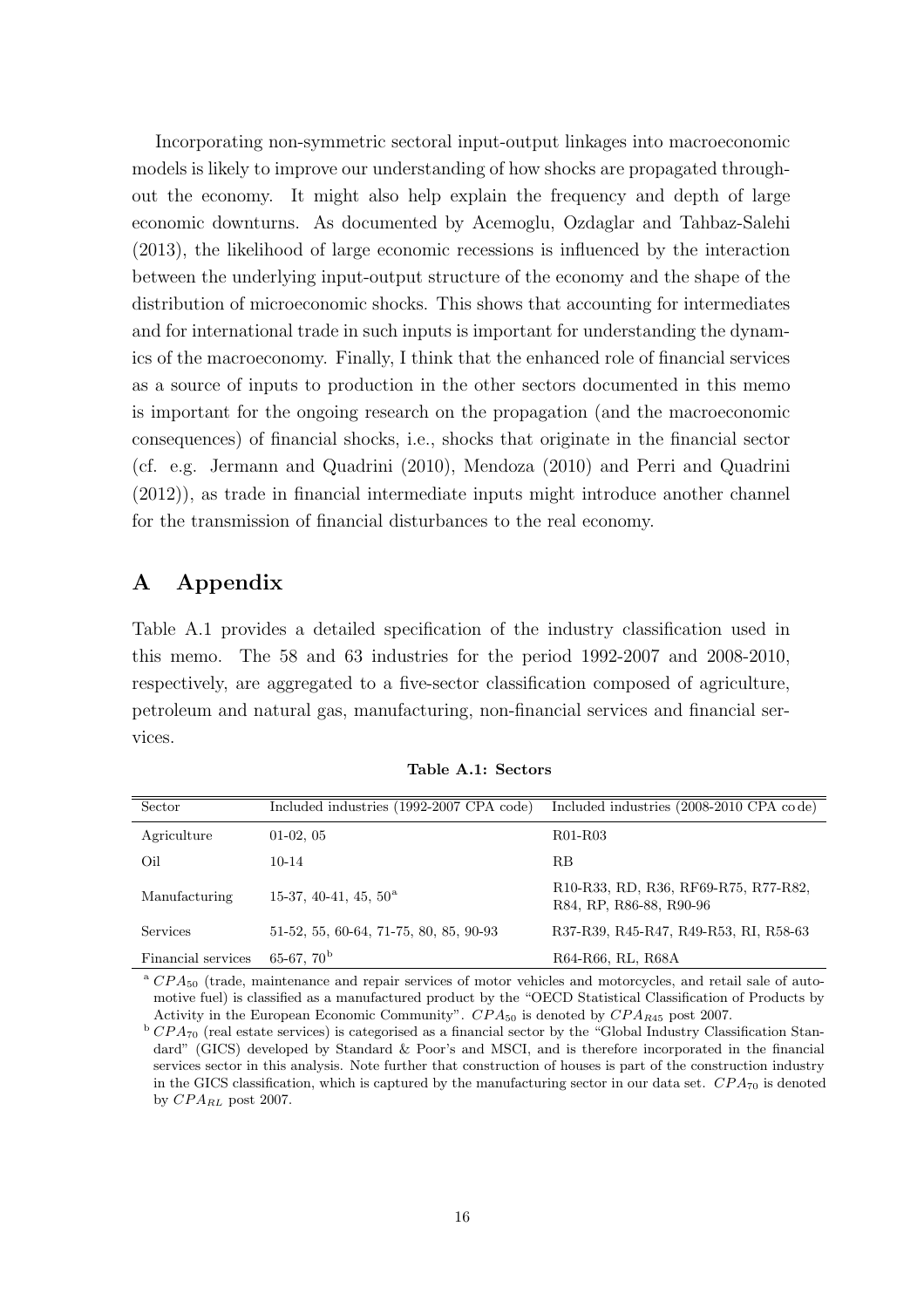#### B Multi-sector small open economy model

This section briefly shows how standard international business cycle models can be augmented with intermediate factors to production. I also show that trade in intermediate inputs introduces a transmission channel for the propagation of foreign shocks to the domestic economy. A complete analysis of this channel is given by Eyquem and Kamber (2010) and Bergholt and Sveen (2013).

Consider a two-country multi-sector small open economy model where sector  $s \in (1, ..., S)$  in country i produces output under conditions of perfect competition according to the following CES production function:<sup>9</sup>

$$
Q_{it}(s) = Z_{it}(s) \left[ \theta_i(s)^{1-\sigma} V_{it}(s)^{\sigma} + (1-\theta_i(s))^{1-\sigma} X_{it}(s)^{\sigma} \right]^{1/\sigma}
$$
(3)

where  $Z_{it}(s)$  is exogenous productivity at time t,  $V_{it}(s) = K_{it}(s) \alpha L_{it}(s)$ <sup>1- $\alpha$ </sup> is a Cobb-Douglas composite domestic factor input composed of capital,  $K_{it}$ , and labour,  $L_{it}$ , and

$$
X_{it}(s) = \left[ \sum_{s'=1}^{S} \left( (1 - \omega_{ji}(s', s))^{1 - \eta} X_t^{ii}(s', s)^{\eta} + \omega_{ji}(s', s)^{1 - \eta} X_t^{ji}(s', s)^{\eta} \right) \right]^{1/\eta}
$$
(4)

denotes the quantity of intermediate goods from sector  $s'$  used by sector s in country *i*, where we assume that a fraction  $(1 - \omega_{ji}(s', s))$  and  $\omega_{ji}(s', s)$  of the differentiated intermediate inputs from sector s' to sector s are produced domestically,  $X_t^{ii}(s', s)$ , and shipped from country j to country i,  $X_t^{ji}(s', s)$ , respectively (I show below that as  $\omega_{ji}(s', s) \rightarrow 1$ , sector s in the domestic economy becomes increasingly sensitive to foreign disturbances). Finally,  $\alpha$ ,  $\theta_i(s)$ ,  $\sigma$  and  $\eta$  are parameters governing the substitutability between domestic factor inputs, the shares of inputs in gross output, the elasticity of substitution between domestic factor inputs and intermediate inputs and the elasticity of substitution between foreign and domestically produced intermediates, respectively.

Sector s in country i takes output and input prices as given and chooses quantities of capital, labour, domestic and foreign intermediates to solve the following maximization problem:

$$
\max p_{it}(s)Q_{it}(s) - w_{it}L_{it}(s) - r_{it}K_{it}(s) - \sum_{s'=1}^{S} [p_{jt}(s')X_t^{ji}(s',s) + p_{it}(s')X_t^{ii}(s',s)]
$$
\n
$$
\text{subject to } L_{it}(s), K_{it}(s), X_t^{ji}(s',s), X_t^{ii}(s',s) \ge 0
$$
\n
$$
\tag{5}
$$

<sup>9</sup>Cf. Johnson (2012) for an analogous multi-period world economy with several countries. The small open economy assumption implies that the domestic economy takes foreign production and prices as given.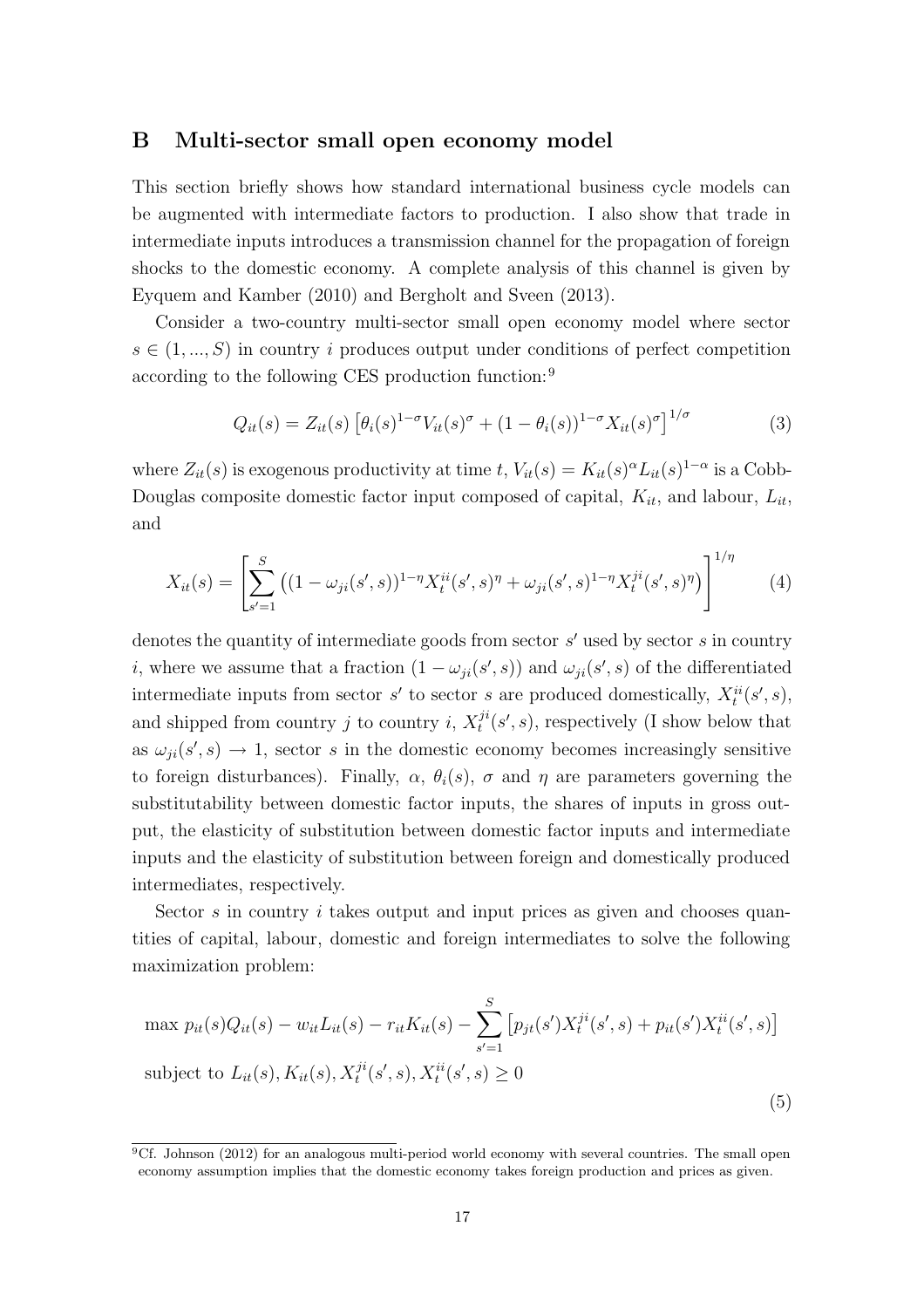where  $p_{it}(s)$ ,  $w_{it}$  and  $r_{it}$  denotes the price of output, labour and capital, respectively.<sup>10</sup> As noted by Johnson  $(2012)$ , this problem can be broken down in two steps. In the first step, the sectors in country i choose  $V_{it}(s)$  and  $X_{it}(s)$  given the price of the composite factor,  $p_{it}^v(s)$ , and the intermediates,  $p_{it}^X(s)$ . In the second step, the sectors choose individual levels of capital, labour, domestic and foreign intermediate inputs.

As is evident from the model, assuming  $0 \leq \theta_i(s) < 1$ ,  $X_t^{ji}(s', s) > 0$  and  $\omega_{ji}(s',s) > 0$  for all s and t, we see that a shock to the production of  $X_t^{ji}(s',s)$ will have implications for the domestic economy. In other words, if we assume that foreign intermediates are used as inputs to production of domestic output,  $Q_{it}(s)$ , we see that a shock to the production of  $X_t^{ji}(s', s)$  will transmit from the foreign economy to the domestic economy. More specifically, consider a negative idiosyncratic productivity shock hitting the foreign country which shifts the supply of  $X_t^{ji}(s', s)$ inwards. Lack of a perfectly elastic or inelastic demand for  $X_t^{ji}(s', s)$  will then imply a rise in the price of and a drop in the demand for the intermediate input. The surge in foreign intermediate input prices will then transmit to the domestic economy, where, depending on the elasticity of demand for domestic output, the rise in factor prices will contribute to heightened output prices and lowered demand for  $Q_{it}(s)$ .

This framework illustrates how trade in intermediates introduces a transmission channel for the propagation of foreign shocks to the domestic economy. It also shows that a sector's sensitivity to foreign disturbances will be positively related to the share of intermediates supplied from abroad,  $\omega_{ji}(s', s)$ , which was found to range from 14 percent for non-tradables to 23 percent for tradables (cf. Table 2.2). Finally, note that the assumption that foreign intermediates are used as inputs to production of domestic output is consistent with the data, which shows that imported intermediates are employed by roughly 80 percent of Norwegian industri es.

<sup>&</sup>lt;sup>10</sup>Note that  $q_{it}(s) = q_{it}(s')$  for  $s \neq s'$ ,  $q \in \{w, r\}$ , implies that the marginal product of capital and labour are equalized across sectors in country  $i$ . Note additionally that I do not impose the law of one price in the model, which can be captured by imposing the following constraint:  $q_{it}(s) = q_{jt}(s')$  for  $i \neq j$ .